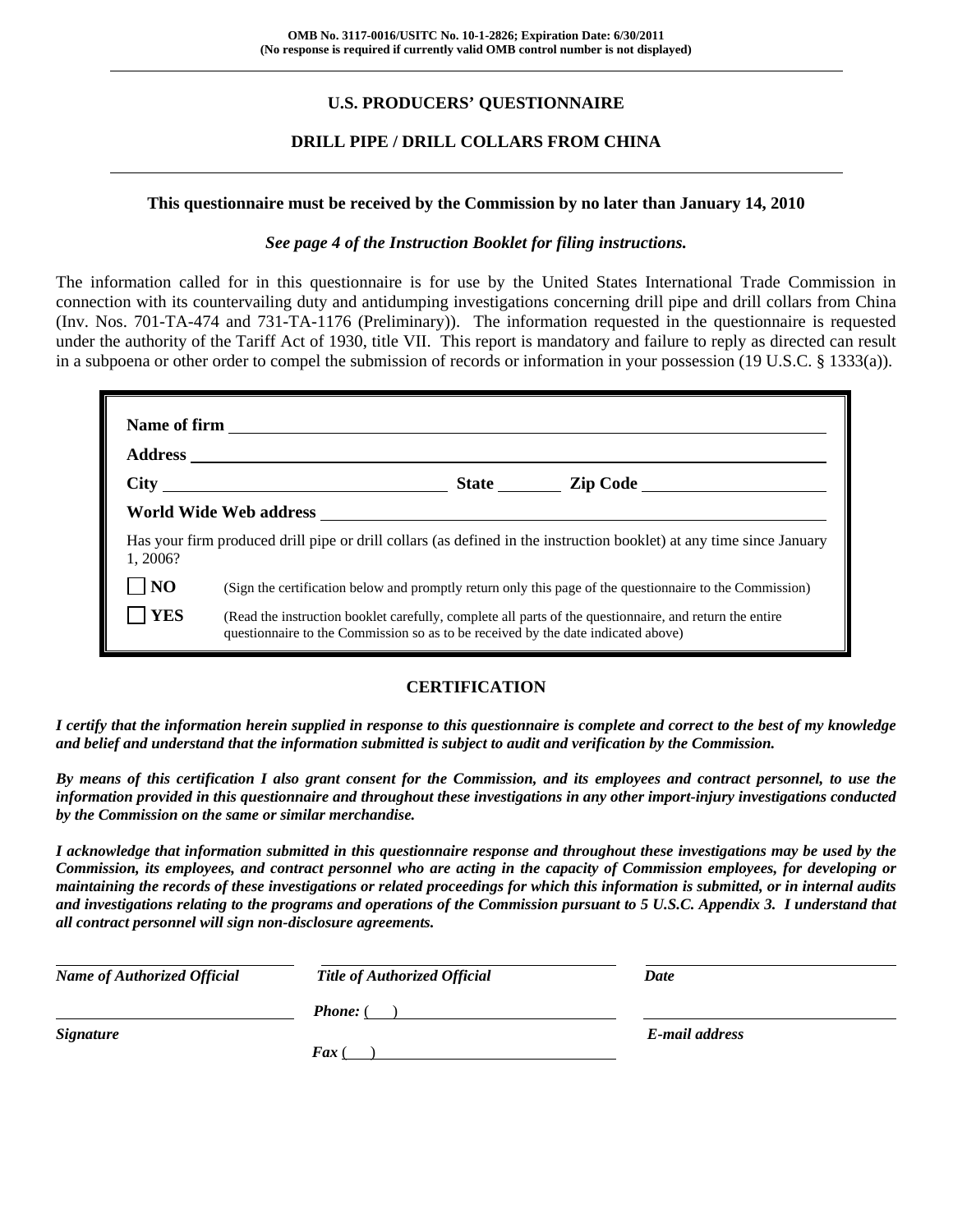# **PART I.—GENERAL INFORMATION**

The questions in this questionnaire have been reviewed with market participants to ensure that issues of concern are adequately addressed and that data requests are sufficient, meaningful, and as limited as possible. Public reporting burden for this questionnaire is estimated to average 50 hours per response, including the time for reviewing instructions, searching existing data sources, gathering the data needed, and completing and reviewing the questionnaire. Send comments regarding the accuracy of this burden estimate or any other aspect of this collection of information, including suggestions for reducing the burden, to the Office of Investigations, U.S. International Trade Commission, 500 E Street, SW, Washington, DC 20436.

I-1a. **OMB statistics**.--Please report below the actual number of hours required and the cost to your firm of preparing the reply to this questionnaire and completing the form.

hours dollars

- I-1b. **OMB feedback**.--We are interested in any comments you may have for improving this questionnaire in general or the clarity of specific questions. Please attach such comments to your response or send them to the above address.
- I-2. **Establishments covered**.--Provide the name and address of establishment(s) covered by this questionnaire (see page 3 of the instruction booklet for reporting guidelines). If your firm is publicly traded, please specify the stock exchange and trading symbol.

I-3. **Petition support**.--Do you support or oppose the petition?

 $\Box$  Support  $\Box$  Oppose  $\Box$  Take no position

 $\overline{a}$ 

 $\overline{a}$ 

 $\overline{a}$ 

l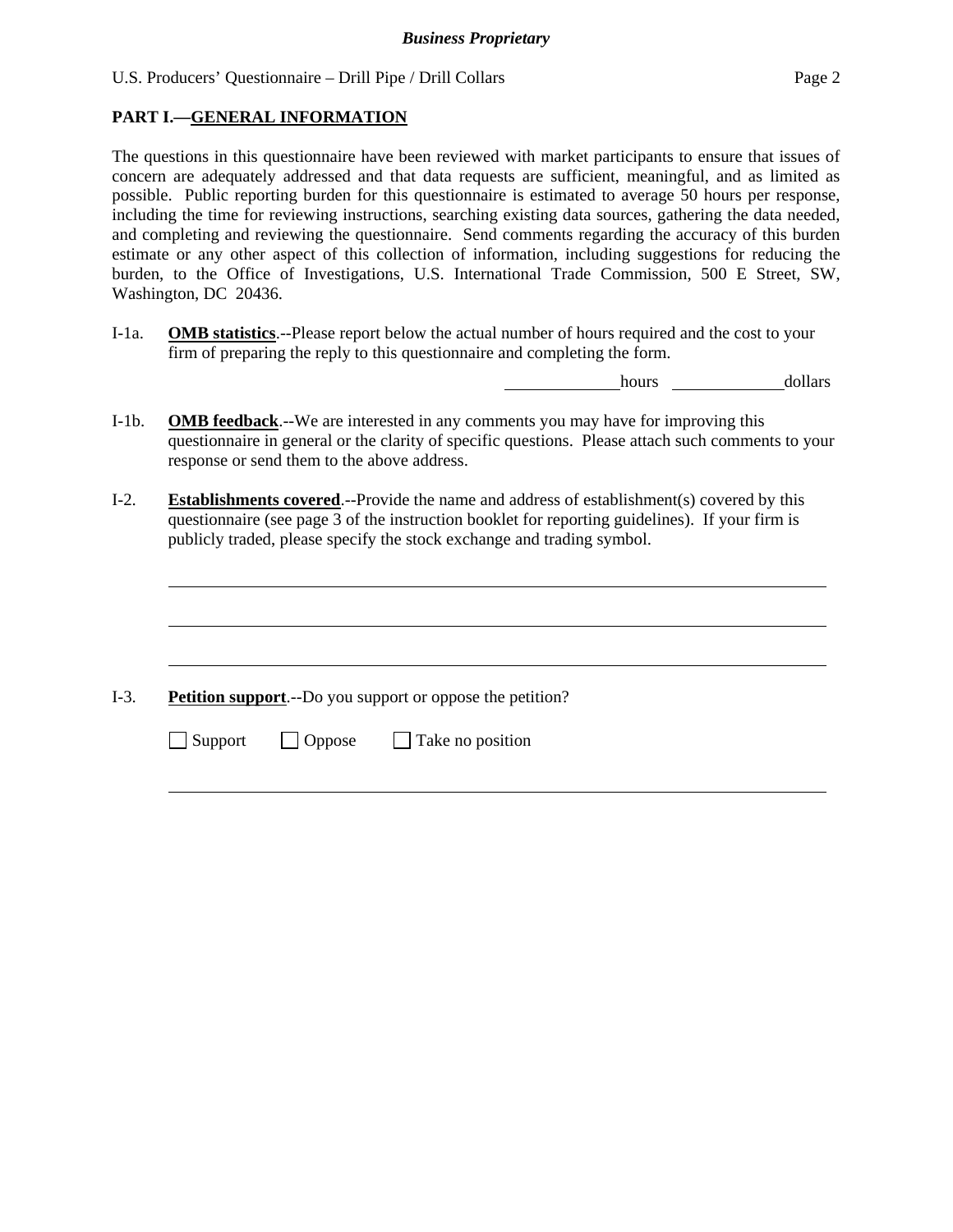|        |                   | U.S. Producers' Questionnaire - Drill Pipe / Drill Collars                                                                                                                                                                                                                                                |                    |                               |  |  |  |
|--------|-------------------|-----------------------------------------------------------------------------------------------------------------------------------------------------------------------------------------------------------------------------------------------------------------------------------------------------------|--------------------|-------------------------------|--|--|--|
|        |                   | <b>PART I.--GENERAL INFORMATION--Continued</b>                                                                                                                                                                                                                                                            |                    |                               |  |  |  |
| $I-4.$ |                   | <b>Ownership.</b> --Is your firm owned, in whole or in part, by any other firm?                                                                                                                                                                                                                           |                    |                               |  |  |  |
|        | No                | Yes--List the following information                                                                                                                                                                                                                                                                       |                    |                               |  |  |  |
|        | Firm name         | <b>Address</b>                                                                                                                                                                                                                                                                                            |                    | <b>Extent of</b><br>ownership |  |  |  |
|        |                   |                                                                                                                                                                                                                                                                                                           |                    |                               |  |  |  |
| $I-5.$ |                   | <b>Related importers/exporter.</b> --Does your firm have any related firms, either domestic or foreign,<br>which are engaged in importing drill pipe or drill collars from China into the United States or<br>which are engaged in exporting drill pipe or drill collars from China to the United States? |                    |                               |  |  |  |
|        | $\blacksquare$ No | $\Box$ Yes--List the following information                                                                                                                                                                                                                                                                |                    |                               |  |  |  |
|        | Firm name         | <b>Address</b>                                                                                                                                                                                                                                                                                            | <b>Affiliation</b> | Percentage of<br>ownership    |  |  |  |
|        |                   |                                                                                                                                                                                                                                                                                                           |                    |                               |  |  |  |
| I-6.   |                   | Related producers.--Does your firm have any related firms, either domestic or foreign, which<br>are engaged in the production of drill pipe or drill collars?                                                                                                                                             |                    |                               |  |  |  |
|        | N <sub>o</sub>    | $\Box$ Yes--List the following information                                                                                                                                                                                                                                                                |                    |                               |  |  |  |
|        | Firm name         | <b>Address</b>                                                                                                                                                                                                                                                                                            | <b>Affiliation</b> | Percentage of<br>ownership    |  |  |  |
|        |                   |                                                                                                                                                                                                                                                                                                           |                    |                               |  |  |  |

l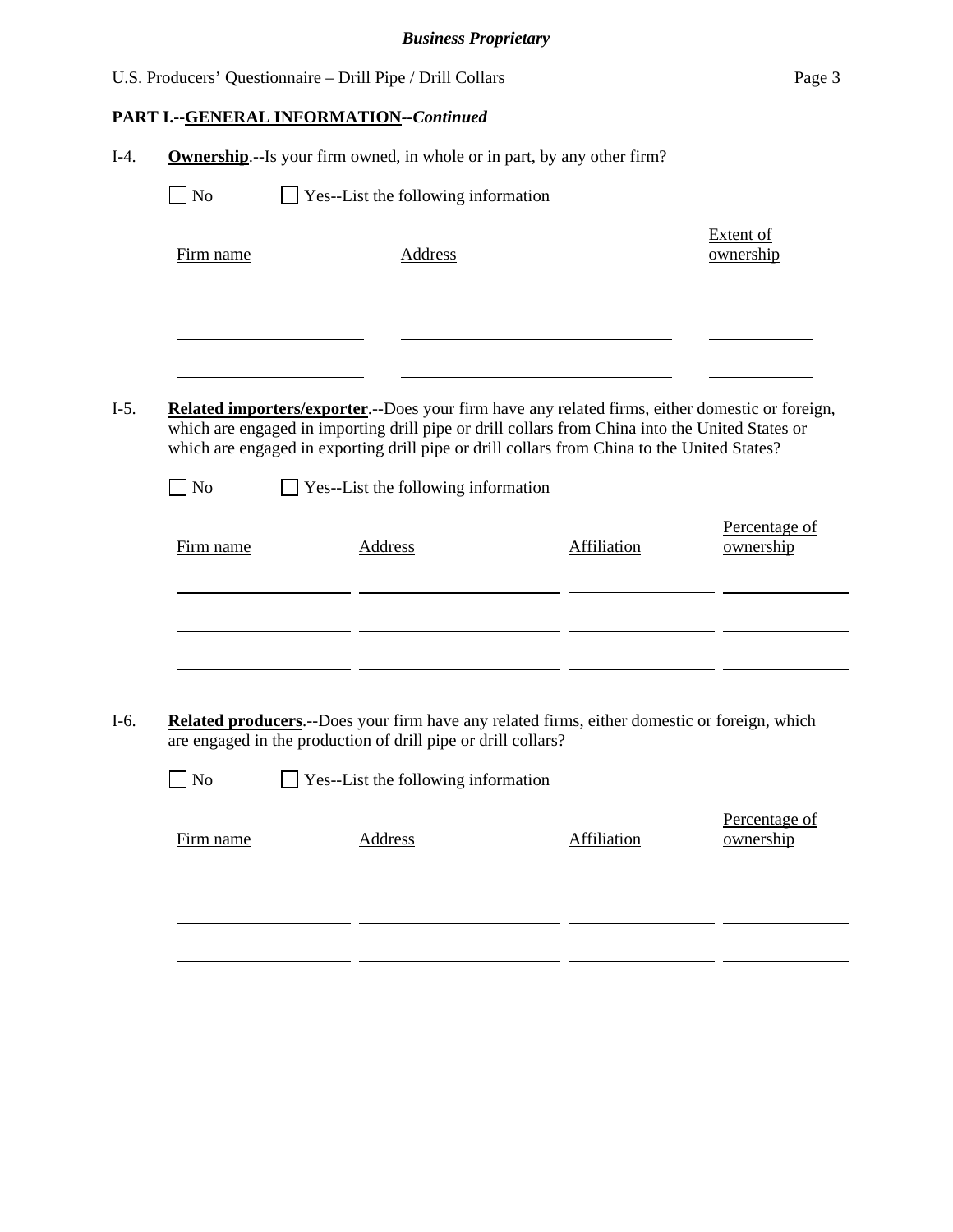# **PART II.--TRADE AND RELATED INFORMATION**

Further information on this part of the questionnaire can be obtained from Angela Newell (202-708-5409, angela.newell@usitc.gov). **Supply all data requested on a calendar-year basis**.

II-1. **Contact information (trade)**.--Who should be contacted regarding the requested trade and related information?

|         | Company contact:                                  |                |                   |                                                                                                                                                                                               |
|---------|---------------------------------------------------|----------------|-------------------|-----------------------------------------------------------------------------------------------------------------------------------------------------------------------------------------------|
|         |                                                   | Name and title |                   |                                                                                                                                                                                               |
|         |                                                   |                |                   |                                                                                                                                                                                               |
|         |                                                   | Phone number   |                   | E-mail address                                                                                                                                                                                |
| $II-2.$ |                                                   |                |                   | Changes in operations.--Please indicate whether your firm has experienced any of the following<br>changes in relation to the production of drill pipe or drill collars since January 1, 2006? |
|         | (check as many as appropriate)                    |                | (please describe) |                                                                                                                                                                                               |
|         |                                                   |                |                   |                                                                                                                                                                                               |
|         |                                                   |                |                   |                                                                                                                                                                                               |
|         |                                                   |                |                   |                                                                                                                                                                                               |
|         |                                                   |                |                   |                                                                                                                                                                                               |
|         |                                                   |                |                   |                                                                                                                                                                                               |
|         |                                                   |                |                   |                                                                                                                                                                                               |
|         | prolonged shutdowns or<br>production curtailments |                |                   |                                                                                                                                                                                               |
|         | revised labor agreements                          |                |                   |                                                                                                                                                                                               |
|         | other $(e.g., \text{ technology})$                |                |                   |                                                                                                                                                                                               |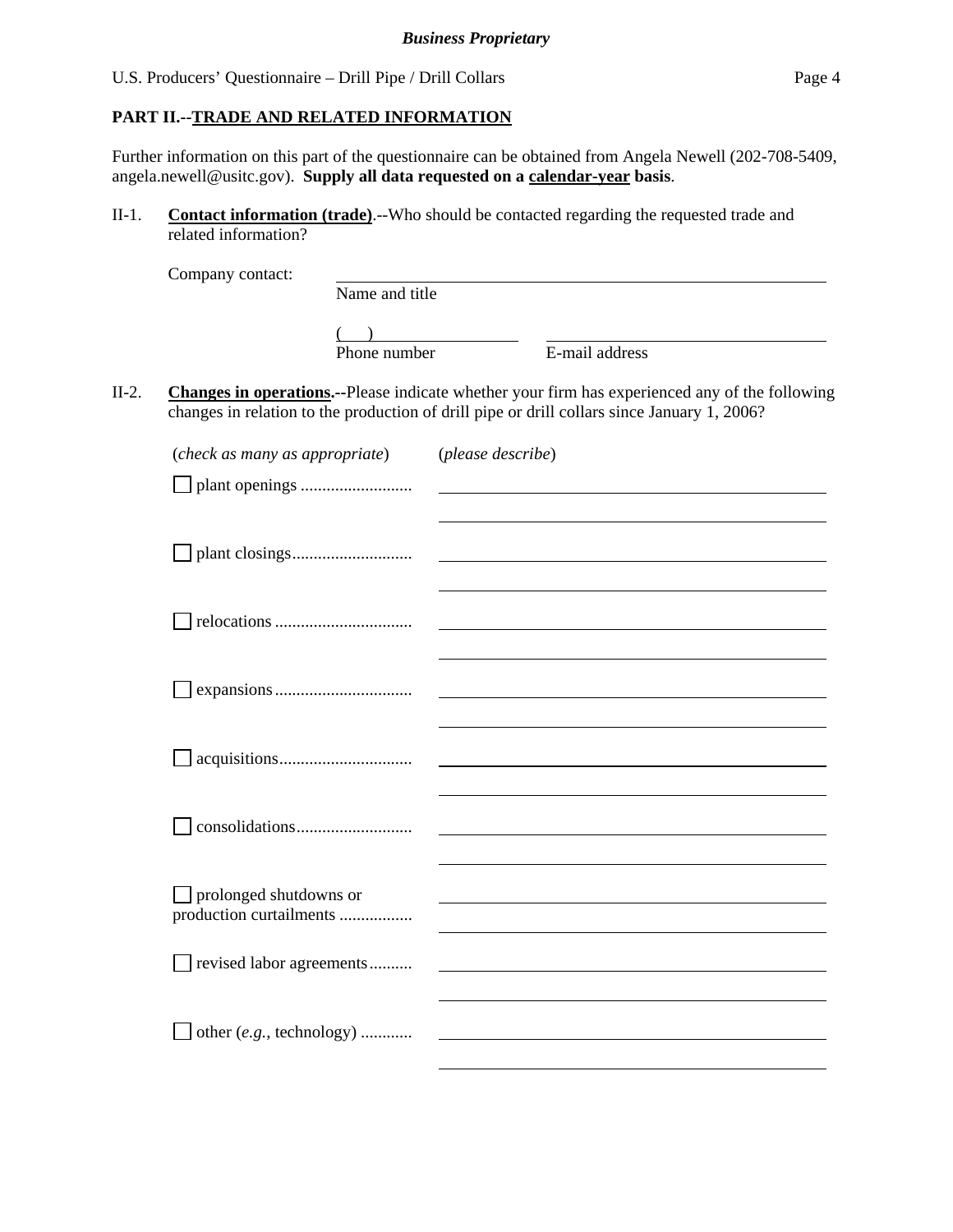II-3. **Same equipment, machinery, and workers.--**Has your firm since 2006 produced, or does your firm anticipate producing in the future, other products on the same equipment and machinery used in the production of drill pipe or drill collars and/or using the same production and related

### **PART II.--TRADE AND RELATED INFORMATION***--Continued*

| <b>Product</b>                                                                                                                                                                                                                                    | <b>Period</b> |                          |      | <b>Basis for allocation of capacity and</b><br>employment data (indicate if different) |      |
|---------------------------------------------------------------------------------------------------------------------------------------------------------------------------------------------------------------------------------------------------|---------------|--------------------------|------|----------------------------------------------------------------------------------------|------|
|                                                                                                                                                                                                                                                   |               | (Quantity in short tons) |      |                                                                                        |      |
| Item                                                                                                                                                                                                                                              |               | <b>Calendar years</b>    |      | January-September                                                                      |      |
| <b>Overall Production Capacity</b>                                                                                                                                                                                                                | 2006          | 2007                     | 2008 | 2008                                                                                   | 2009 |
|                                                                                                                                                                                                                                                   |               |                          |      |                                                                                        |      |
|                                                                                                                                                                                                                                                   |               |                          |      |                                                                                        |      |
| <b>Production of:</b><br>Drill pipe (standard weight)                                                                                                                                                                                             |               |                          |      |                                                                                        |      |
| Drill pipe (heavy weight)                                                                                                                                                                                                                         |               |                          |      |                                                                                        |      |
| Drill collars<br>Other product(s)<br><b>Production constraints and product shifting</b> .--Please describe the constraint(s) that set the limit(s)<br>on your production capacity and your ability to shift production capacity between products. |               |                          |      |                                                                                        |      |
| <b>Tolling.</b> --Since January 1, 2006, has your firm been involved in a toll agreement (see definition<br>in the instruction booklet) regarding the production of drill pipe or drill collars?<br>No                                            |               |                          |      |                                                                                        |      |
| Foreign trade zone.--Does your firm produce drill pipe or drill collars in a foreign trade zone<br>(FTZ)?                                                                                                                                         |               |                          |      |                                                                                        |      |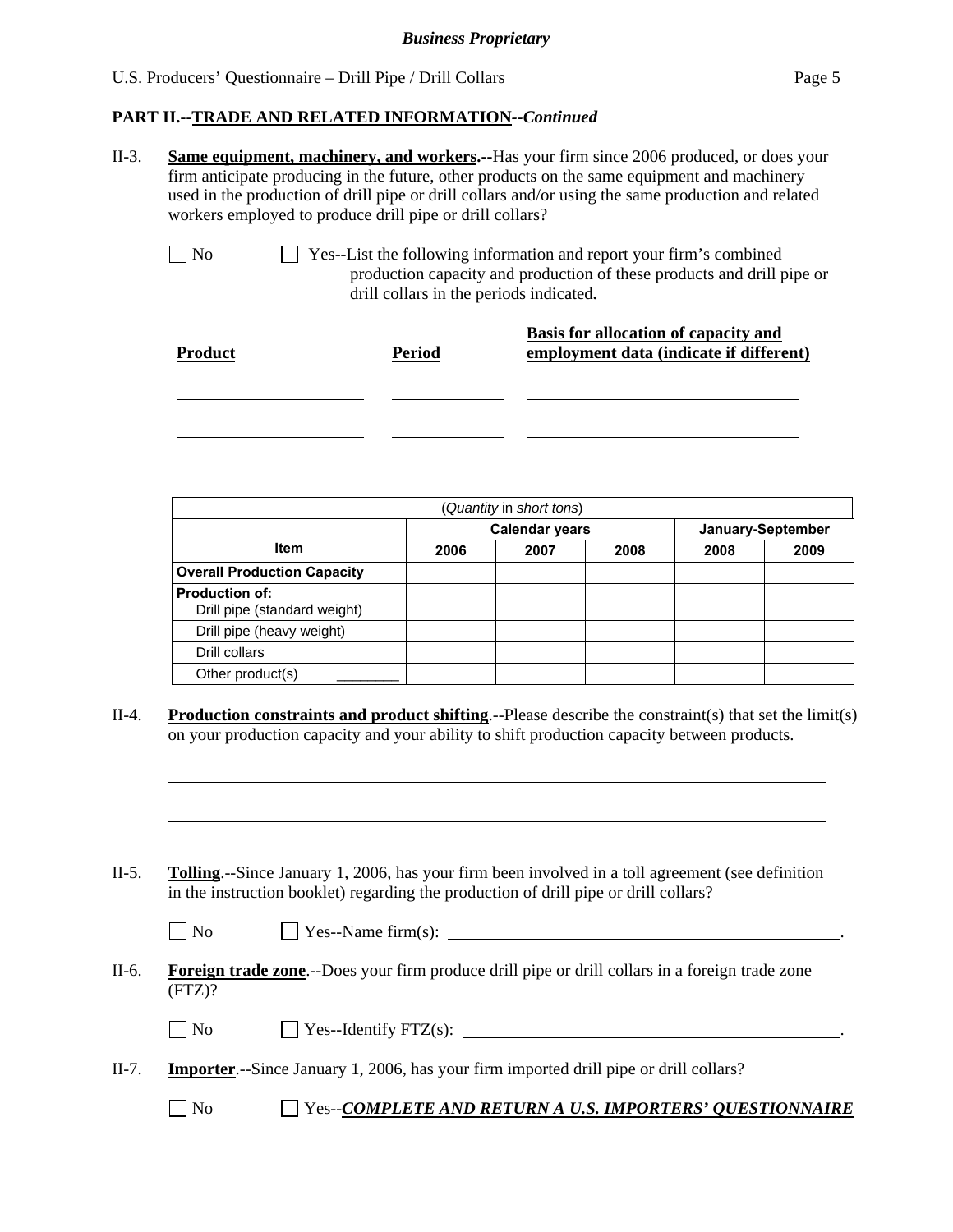II-8a. **Trade data / drill pipe**.--Report your firm's production capacity, production, shipments, inventories, and employment related to the production of drill pipe in your U.S. establishment(s) during the specified periods. (See definitions in the instruction booklet.)

|                                                                                                                                                                                                                                                                                                                     |      | <b>Calendar years</b> |      |      | January-September |
|---------------------------------------------------------------------------------------------------------------------------------------------------------------------------------------------------------------------------------------------------------------------------------------------------------------------|------|-----------------------|------|------|-------------------|
| <b>Item</b>                                                                                                                                                                                                                                                                                                         | 2006 | 2007                  | 2008 | 2008 | 2009              |
| Average production capacity <sup>1</sup> (quantity)                                                                                                                                                                                                                                                                 |      |                       |      |      |                   |
| Beginning-of-period inventories (quantity)                                                                                                                                                                                                                                                                          |      |                       |      |      |                   |
| <b>Production</b> (quantity)                                                                                                                                                                                                                                                                                        |      |                       |      |      |                   |
| U.S. shipments:                                                                                                                                                                                                                                                                                                     |      |                       |      |      |                   |
| <b>Commercial shipments:</b>                                                                                                                                                                                                                                                                                        |      |                       |      |      |                   |
| Quantity of commercial shipments                                                                                                                                                                                                                                                                                    |      |                       |      |      |                   |
| Value of commercial shipments                                                                                                                                                                                                                                                                                       |      |                       |      |      |                   |
| Internal consumption:                                                                                                                                                                                                                                                                                               |      |                       |      |      |                   |
| Quantity of internal consumption                                                                                                                                                                                                                                                                                    |      |                       |      |      |                   |
| Value <sup>2</sup> of internal consumption                                                                                                                                                                                                                                                                          |      |                       |      |      |                   |
| <b>Transfers to related firms:</b>                                                                                                                                                                                                                                                                                  |      |                       |      |      |                   |
| Quantity of transfers                                                                                                                                                                                                                                                                                               |      |                       |      |      |                   |
| Value <sup>2</sup> of transfers                                                                                                                                                                                                                                                                                     |      |                       |      |      |                   |
| Export shipments: <sup>3</sup>                                                                                                                                                                                                                                                                                      |      |                       |      |      |                   |
| Quantity of export shipments                                                                                                                                                                                                                                                                                        |      |                       |      |      |                   |
| Value of export shipments                                                                                                                                                                                                                                                                                           |      |                       |      |      |                   |
| End-of-period inventories <sup>4</sup> (quantity)                                                                                                                                                                                                                                                                   |      |                       |      |      |                   |
| <b>Channels of distribution:</b>                                                                                                                                                                                                                                                                                    |      |                       |      |      |                   |
| U.S. shipments to distributors (quantity)                                                                                                                                                                                                                                                                           |      |                       |      |      |                   |
| U.S. shipments to processors (quantity)                                                                                                                                                                                                                                                                             |      |                       |      |      |                   |
| U.S. shipments to end users (quantity)                                                                                                                                                                                                                                                                              |      |                       |      |      |                   |
| <b>Employment data:</b>                                                                                                                                                                                                                                                                                             |      |                       |      |      |                   |
| Average number of PRWs (number)                                                                                                                                                                                                                                                                                     |      |                       |      |      |                   |
| Hours worked by PRWs (1,000 hours)                                                                                                                                                                                                                                                                                  |      |                       |      |      |                   |
| Wages paid to PRWs (value)                                                                                                                                                                                                                                                                                          |      |                       |      |      |                   |
| $1$ The production capacity (see definitions in instruction booklet) reported is based on operating $\_\_$ hours per week, $\_\_$<br>weeks per year. Please describe the methodology used to calculate production capacity, and explain any changes in<br>reported capacity (use additional pages as necessary).    |      |                       |      |      |                   |
| $2$ Internal consumption and transfers to related firms must be valued at fair market value. In the event that you use a<br>different basis for valuing these transactions, please specify that basis (e.g., cost, cost plus, etc.) and provide value data<br>using that basis for each of the periods noted above: |      |                       |      |      |                   |
| <sup>3</sup> Identify your principal export markets:<br><sup>4</sup> Reconciliation of data.--Please note that the quantities reported above should reconcile as follows: beginning-of-period                                                                                                                       |      |                       |      |      |                   |

 $\Box$  Yes  $\Box$  No--Please explain: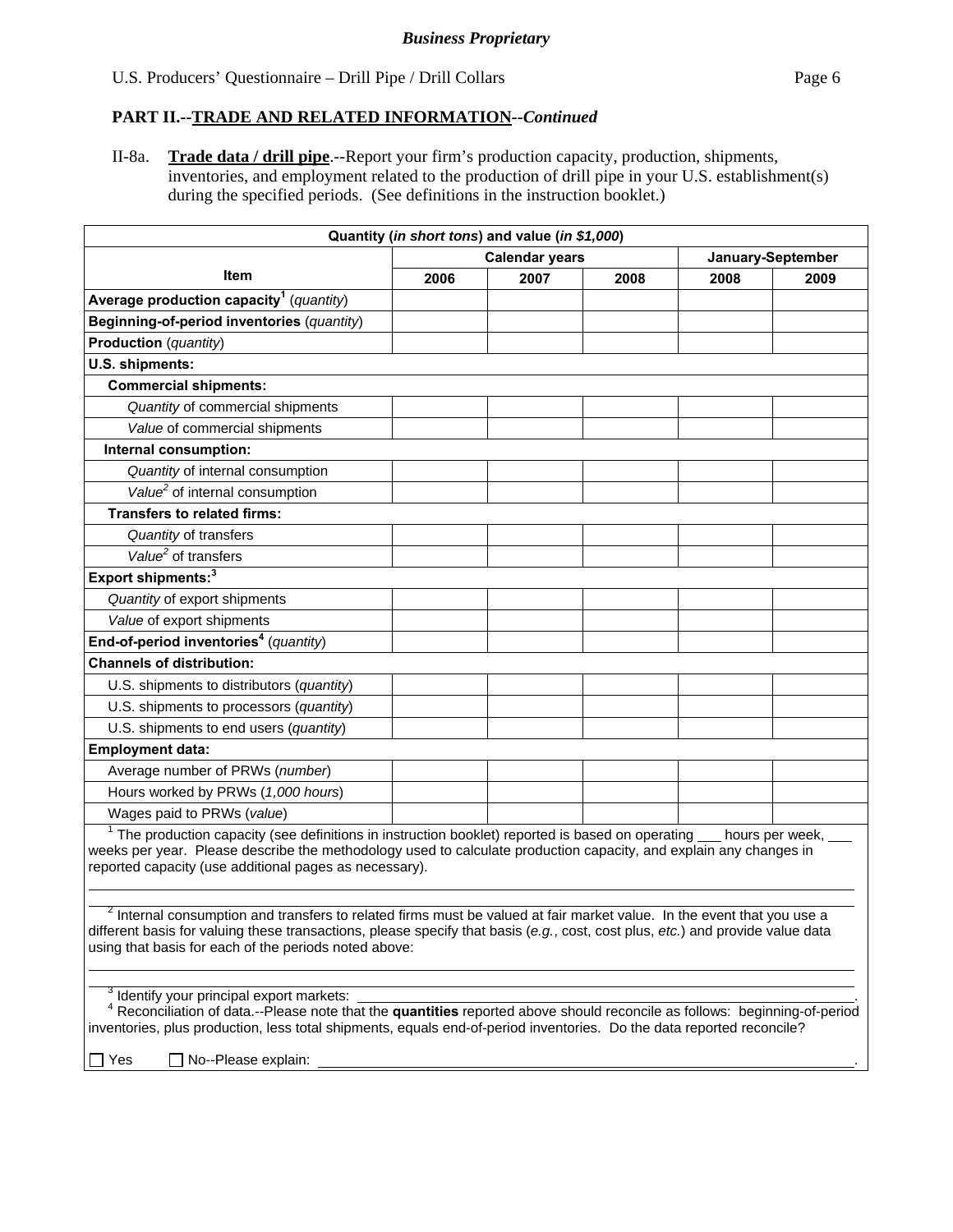II-8b. **U.S. SHIPMENTS OF DRILL PIPE**.–Report your firm's U.S. shipments related to the production of drill pipe in your U.S. establishment(s) during the specified periods. (See definitions in the instruction booklet.)

| Quantity ( <i>in short tons</i> ), value ( <i>in \$1,000</i> )               |      |                       |      |      |                   |
|------------------------------------------------------------------------------|------|-----------------------|------|------|-------------------|
|                                                                              |      | <b>Calendar years</b> |      |      | January-September |
| <b>Item</b>                                                                  | 2006 | 2007                  | 2008 | 2008 | 2009              |
| U.S. shipments of UNFINISHED standard<br>weight drill pipe:                  |      |                       |      |      |                   |
| Quantity of U.S. shipments                                                   |      |                       |      |      |                   |
| Value of U.S. shipments                                                      |      |                       |      |      |                   |
| U.S. shipments of UNFINISHED heavy weight<br>drill pipe:                     |      |                       |      |      |                   |
| Quantity of U.S. shipments                                                   |      |                       |      |      |                   |
| Value of U.S. shipments                                                      |      |                       |      |      |                   |
| U.S. shipments of FINISHED standard weight<br>drill pipe (with tool joints): |      |                       |      |      |                   |
| Quantity of U.S. shipments                                                   |      |                       |      |      |                   |
| Value of U.S. shipments                                                      |      |                       |      |      |                   |
| U.S. shipments of FINISHED heavy weight drill<br>pipe (with tool joints):    |      |                       |      |      |                   |
| Quantity of U.S. shipments                                                   |      |                       |      |      |                   |
| Value of U.S. shipments                                                      |      |                       |      |      |                   |

# **Please note that the data provided above should reconcile with the data provided in question II-8a.**

II-8c. If your firm produces finished drill pipe in the United States, please respond to the following additional questions. If not, proceed to question II-8d.

What is the source and extent of your firm's capital investment for your drill pipe finishing operations?

How much technical expertise is involved in your drill pipe finishing operations?

l

 $\overline{a}$ 

 $\overline{a}$ 

What inputs/ machines/ parts are used in your drill pipe finishing operations, and what portion are sourced in the United States?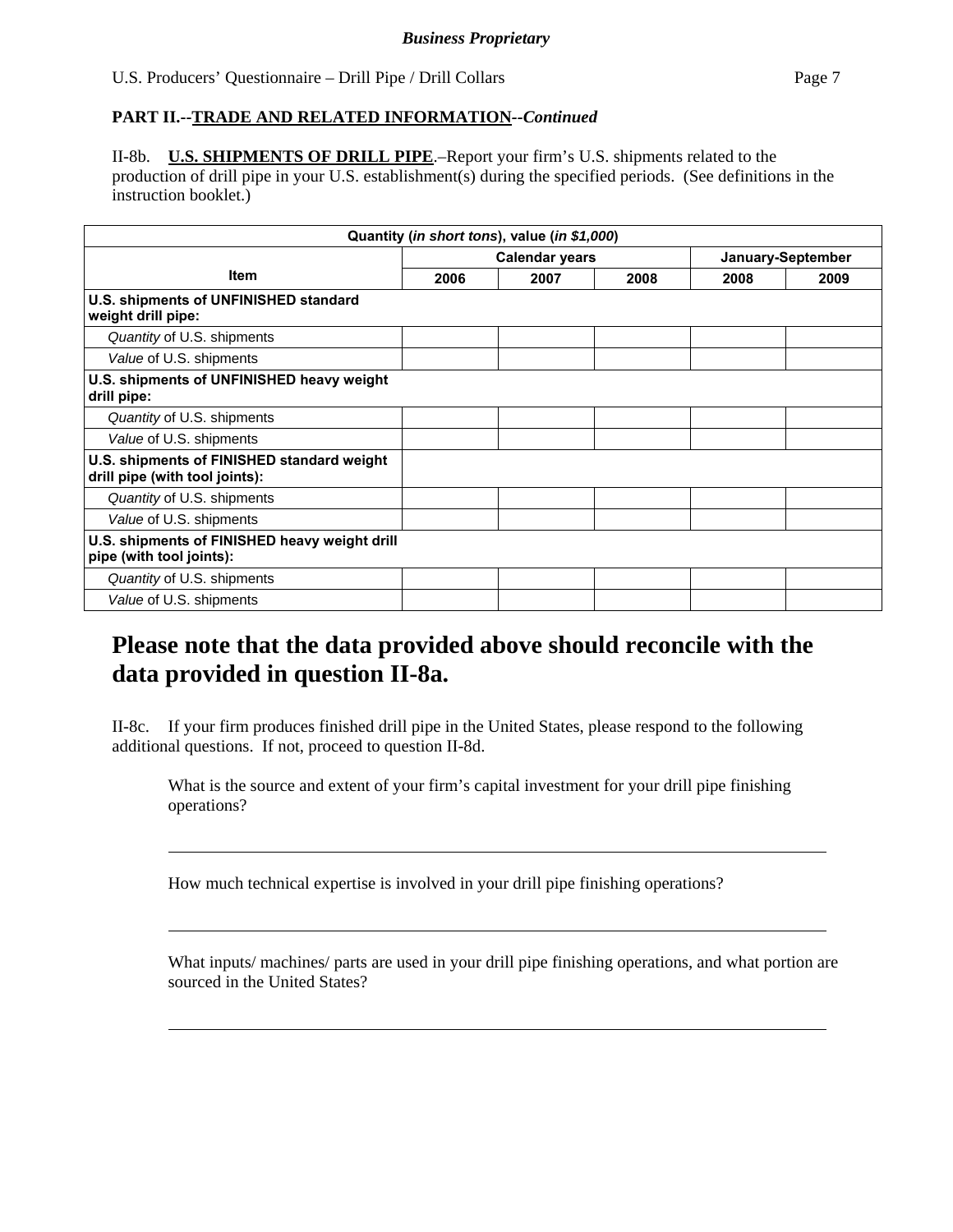II-8d. **Trade data / drill collars**.--Report your firm's production capacity, production, shipments, inventories, and employment related to the production of drill collars in your U.S. establishment(s) during the specified periods. (See definitions in the instruction booklet.)

|                                                                                                                                                                                                                                                                                                                                                             |      | Quantity (in short tons) and value (in \$1,000) |      |      |                   |
|-------------------------------------------------------------------------------------------------------------------------------------------------------------------------------------------------------------------------------------------------------------------------------------------------------------------------------------------------------------|------|-------------------------------------------------|------|------|-------------------|
| <b>Item</b>                                                                                                                                                                                                                                                                                                                                                 |      | <b>Calendar years</b>                           |      |      | January-September |
|                                                                                                                                                                                                                                                                                                                                                             | 2006 | 2007                                            | 2008 | 2008 | 2009              |
| Average production capacity <sup>1</sup> (quantity)                                                                                                                                                                                                                                                                                                         |      |                                                 |      |      |                   |
| Beginning-of-period inventories (quantity)                                                                                                                                                                                                                                                                                                                  |      |                                                 |      |      |                   |
| <b>Production</b> (quantity)                                                                                                                                                                                                                                                                                                                                |      |                                                 |      |      |                   |
| U.S. shipments:                                                                                                                                                                                                                                                                                                                                             |      |                                                 |      |      |                   |
| <b>Commercial shipments:</b>                                                                                                                                                                                                                                                                                                                                |      |                                                 |      |      |                   |
| Quantity of commercial shipments                                                                                                                                                                                                                                                                                                                            |      |                                                 |      |      |                   |
| Value of commercial shipments                                                                                                                                                                                                                                                                                                                               |      |                                                 |      |      |                   |
| Internal consumption:                                                                                                                                                                                                                                                                                                                                       |      |                                                 |      |      |                   |
| Quantity of internal consumption                                                                                                                                                                                                                                                                                                                            |      |                                                 |      |      |                   |
| Value <sup>2</sup> of internal consumption                                                                                                                                                                                                                                                                                                                  |      |                                                 |      |      |                   |
| <b>Transfers to related firms:</b>                                                                                                                                                                                                                                                                                                                          |      |                                                 |      |      |                   |
| Quantity of transfers                                                                                                                                                                                                                                                                                                                                       |      |                                                 |      |      |                   |
| Value <sup>2</sup> of transfers                                                                                                                                                                                                                                                                                                                             |      |                                                 |      |      |                   |
| Export shipments: <sup>3</sup>                                                                                                                                                                                                                                                                                                                              |      |                                                 |      |      |                   |
| Quantity of export shipments                                                                                                                                                                                                                                                                                                                                |      |                                                 |      |      |                   |
| Value of export shipments                                                                                                                                                                                                                                                                                                                                   |      |                                                 |      |      |                   |
| End-of-period inventories <sup>4</sup> (quantity)                                                                                                                                                                                                                                                                                                           |      |                                                 |      |      |                   |
| <b>Channels of distribution:</b>                                                                                                                                                                                                                                                                                                                            |      |                                                 |      |      |                   |
| U.S. shipments to distributors (quantity)                                                                                                                                                                                                                                                                                                                   |      |                                                 |      |      |                   |
| U.S. shipments to processors (quantity)                                                                                                                                                                                                                                                                                                                     |      |                                                 |      |      |                   |
| U.S. shipments to end users (quantity)                                                                                                                                                                                                                                                                                                                      |      |                                                 |      |      |                   |
| <b>Employment data:</b>                                                                                                                                                                                                                                                                                                                                     |      |                                                 |      |      |                   |
| Average number of PRWs (number)                                                                                                                                                                                                                                                                                                                             |      |                                                 |      |      |                   |
| Hours worked by PRWs (1,000 hours)                                                                                                                                                                                                                                                                                                                          |      |                                                 |      |      |                   |
| Wages paid to PRWs (value)                                                                                                                                                                                                                                                                                                                                  |      |                                                 |      |      |                   |
| $1$ The production capacity (see definitions in instruction booklet) reported is based on operating $\_\_$ hours per week, $\_\_$<br>weeks per year. Please describe the methodology used to calculate production capacity, and explain any changes in<br>reported capacity (use additional pages as necessary).                                            |      |                                                 |      |      |                   |
| $2$ Internal consumption and transfers to related firms must be valued at fair market value. In the event that you use a<br>different basis for valuing these transactions, please specify that basis (e.g., cost, cost plus, etc.) and provide value data<br>using that basis for each of the periods noted above:                                         |      |                                                 |      |      |                   |
| <sup>3</sup> Identify your principal export markets:<br><sup>4</sup> Reconciliation of data.--Please note that the quantities reported above should reconcile as follows: beginning-of-period<br>inventories, plus production, less total shipments, equals end-of-period inventories. Do the data reported reconcile?<br>No--Please explain:<br>$\Box$ Yes |      |                                                 |      |      |                   |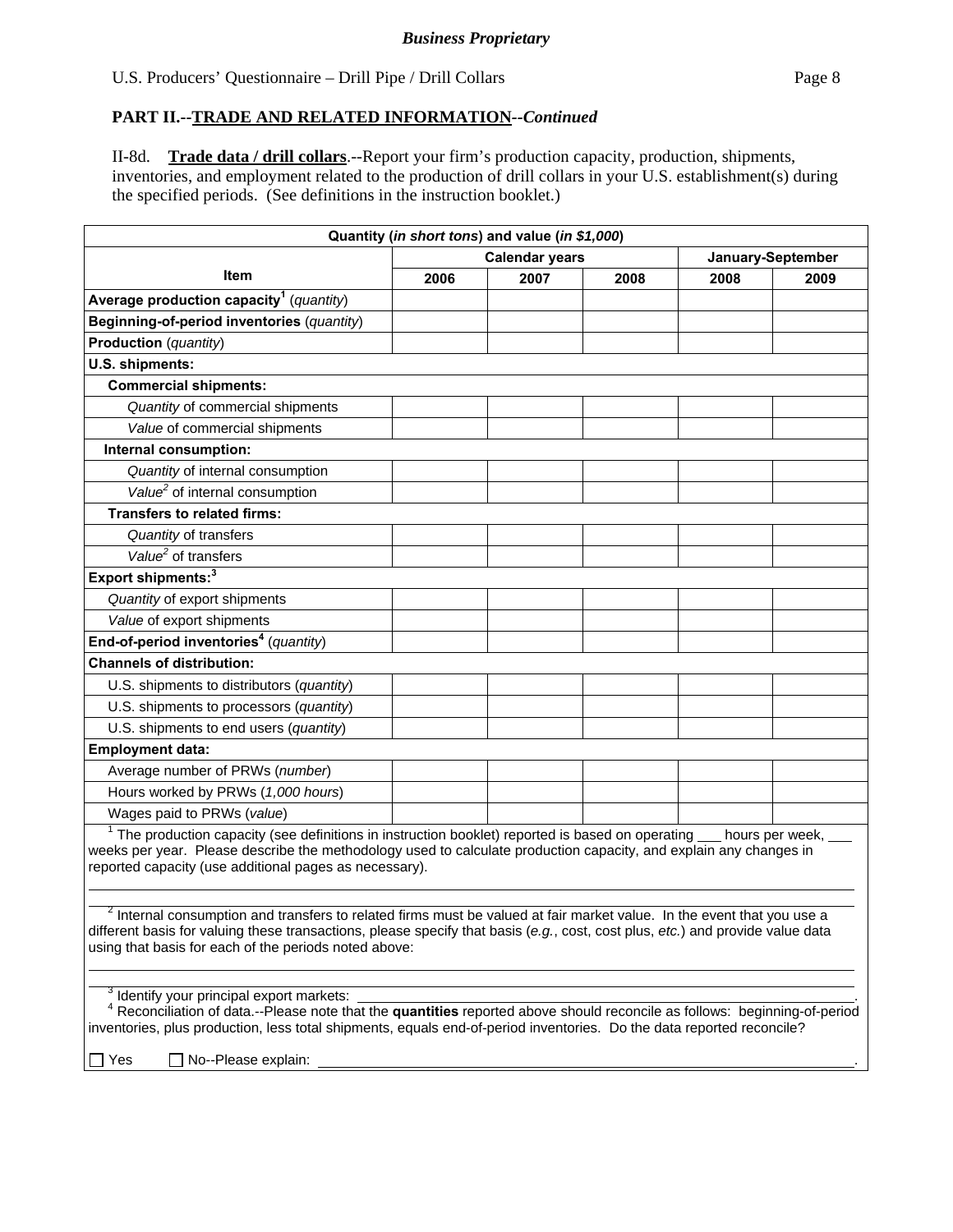### **PART II.--TRADE AND RELATED INFORMATION***--Continued*

II-9. **Related firms**.--If you reported transfers to related firms in question II-8, please indicate the nature of the relationship between your firm and the related firms (*e.g.*, joint venture, wholly owned subsidiary), whether the transfers were priced at market value or by a non-market formula, whether your firm retained marketing rights to all transfers, and whether the related firms also processed inputs from sources other than your firm.

| II-10a. <b>Purchases / drill pipe</b> .--Other than direct imports, has your firm otherwise purchased drill pipe |  |  |
|------------------------------------------------------------------------------------------------------------------|--|--|
| since January 1, 2006? (See definitions in the instruction booklet.)                                             |  |  |

l

 $\overline{a}$ 

 $\Box$  No  $\Box$  Yes--Report such purchases below for the specified periods.<sup>1</sup>

|                                                                                                                    |      | (Quantity in short tons, value in \$1,000)<br><b>Calendar years</b> |      |      | January-September |
|--------------------------------------------------------------------------------------------------------------------|------|---------------------------------------------------------------------|------|------|-------------------|
| <b>Item</b>                                                                                                        |      |                                                                     |      | 2008 |                   |
|                                                                                                                    | 2006 | 2007                                                                | 2008 |      | 2009              |
| PURCHASES FROM U.S. IMPORTERS <sup>2</sup><br>OF DRILL PIPE FROM--                                                 |      |                                                                     |      |      |                   |
| <b>CHINA:</b>                                                                                                      |      |                                                                     |      |      |                   |
| Quantity                                                                                                           |      |                                                                     |      |      |                   |
| Value                                                                                                              |      |                                                                     |      |      |                   |
| All other countries:                                                                                               |      |                                                                     |      |      |                   |
| Quantity                                                                                                           |      |                                                                     |      |      |                   |
| Value                                                                                                              |      |                                                                     |      |      |                   |
| <b>PURCHASES FROM DOMESTIC</b><br>PRODUCERS: <sup>2</sup>                                                          |      |                                                                     |      |      |                   |
| Quantity                                                                                                           |      |                                                                     |      |      |                   |
| Value                                                                                                              |      |                                                                     |      |      |                   |
| PURCHASES FROM OTHER SOURCES: <sup>2</sup>                                                                         |      |                                                                     |      |      |                   |
| Quantity                                                                                                           |      |                                                                     |      |      |                   |
| Value                                                                                                              |      |                                                                     |      |      |                   |
| Please indicate your reasons for purchasing this product. If your reasons differ by source, please elaborate.      |      |                                                                     |      |      |                   |
|                                                                                                                    |      |                                                                     |      |      |                   |
| $2$ Please list the name of the firm(s) from which you purchased this product. If your suppliers differ by source, |      |                                                                     |      |      |                   |
| please identify the source for each listed supplier.                                                               |      |                                                                     |      |      |                   |
|                                                                                                                    |      |                                                                     |      |      |                   |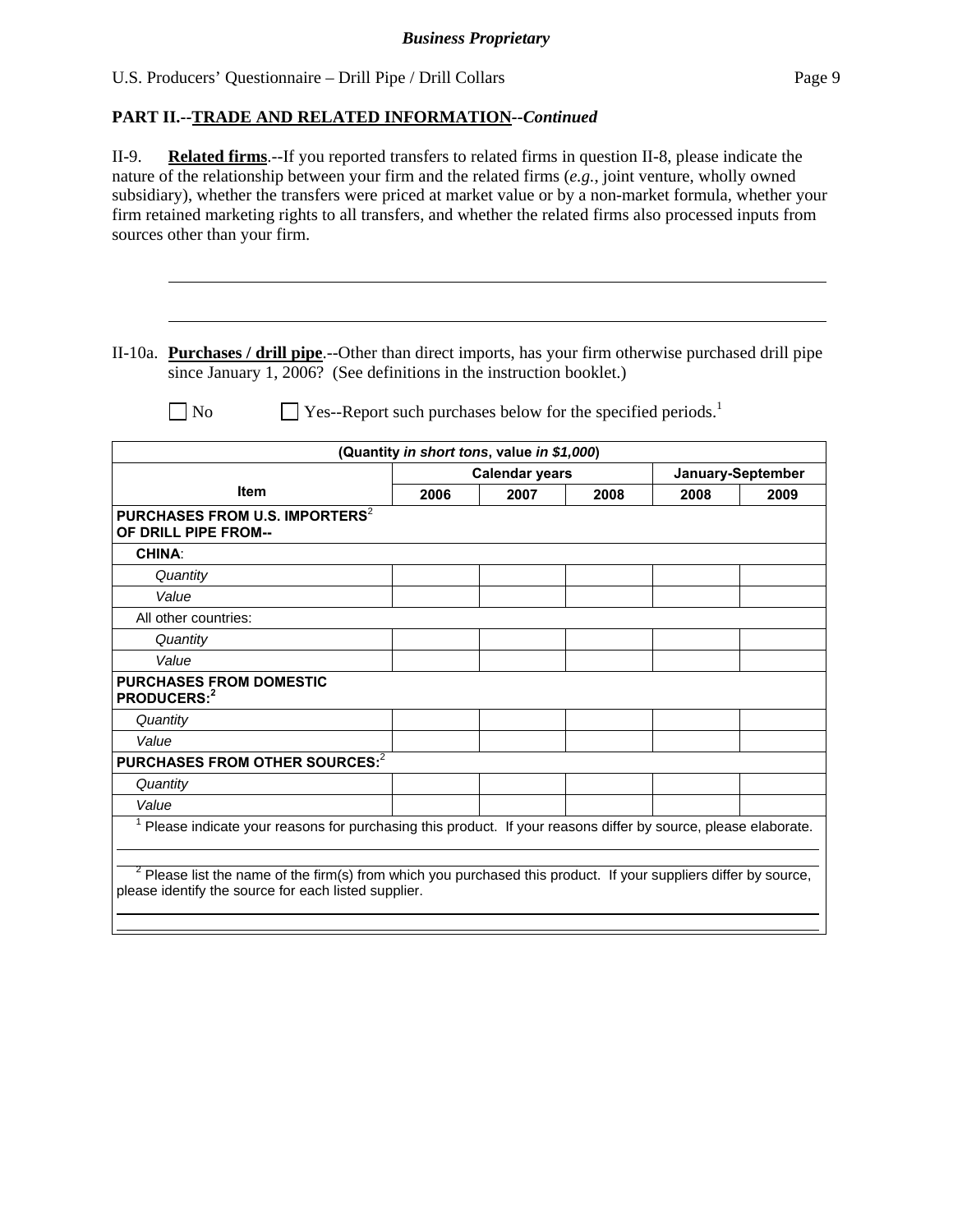#### *Business Proprietary*

# U.S. Producers' Questionnaire – Drill Pipe / Drill Collars Page 10

# **PART II.--TRADE AND RELATED INFORMATION***--Continued*

II-10b. **Purchases / drill collars**.--Other than direct imports, has your firm otherwise purchased drill collars since January 1, 2006? (See definitions in the instruction booklet.)

 $\Box$  No  $\Box$  Yes--Report such purchases below for the specified periods.<sup>1</sup>

|                                                                                                                                                                            | (Quantity in short tons, value in \$1,000) |                       |      |      |                   |
|----------------------------------------------------------------------------------------------------------------------------------------------------------------------------|--------------------------------------------|-----------------------|------|------|-------------------|
|                                                                                                                                                                            |                                            | <b>Calendar years</b> |      |      | January-September |
| <b>Item</b>                                                                                                                                                                | 2006                                       | 2007                  | 2008 | 2008 | 2009              |
| PURCHASES FROM U.S. IMPORTERS <sup>2</sup><br>OF DRILL COLLARS FROM--                                                                                                      |                                            |                       |      |      |                   |
| <b>CHINA:</b>                                                                                                                                                              |                                            |                       |      |      |                   |
| Quantity                                                                                                                                                                   |                                            |                       |      |      |                   |
| Value                                                                                                                                                                      |                                            |                       |      |      |                   |
| All other countries:                                                                                                                                                       |                                            |                       |      |      |                   |
| Quantity                                                                                                                                                                   |                                            |                       |      |      |                   |
| Value                                                                                                                                                                      |                                            |                       |      |      |                   |
| <b>PURCHASES FROM DOMESTIC</b><br>PRODUCERS:2                                                                                                                              |                                            |                       |      |      |                   |
| Quantity                                                                                                                                                                   |                                            |                       |      |      |                   |
| Value                                                                                                                                                                      |                                            |                       |      |      |                   |
| PURCHASES FROM OTHER SOURCES: <sup>2</sup>                                                                                                                                 |                                            |                       |      |      |                   |
| Quantity                                                                                                                                                                   |                                            |                       |      |      |                   |
| Value                                                                                                                                                                      |                                            |                       |      |      |                   |
| Please indicate your reasons for purchasing this product. If your reasons differ by source, please elaborate.                                                              |                                            |                       |      |      |                   |
| $2$ Please list the name of the firm(s) from which you purchased this product. If your suppliers differ by source,<br>please identify the source for each listed supplier. |                                            |                       |      |      |                   |
|                                                                                                                                                                            |                                            |                       |      |      |                   |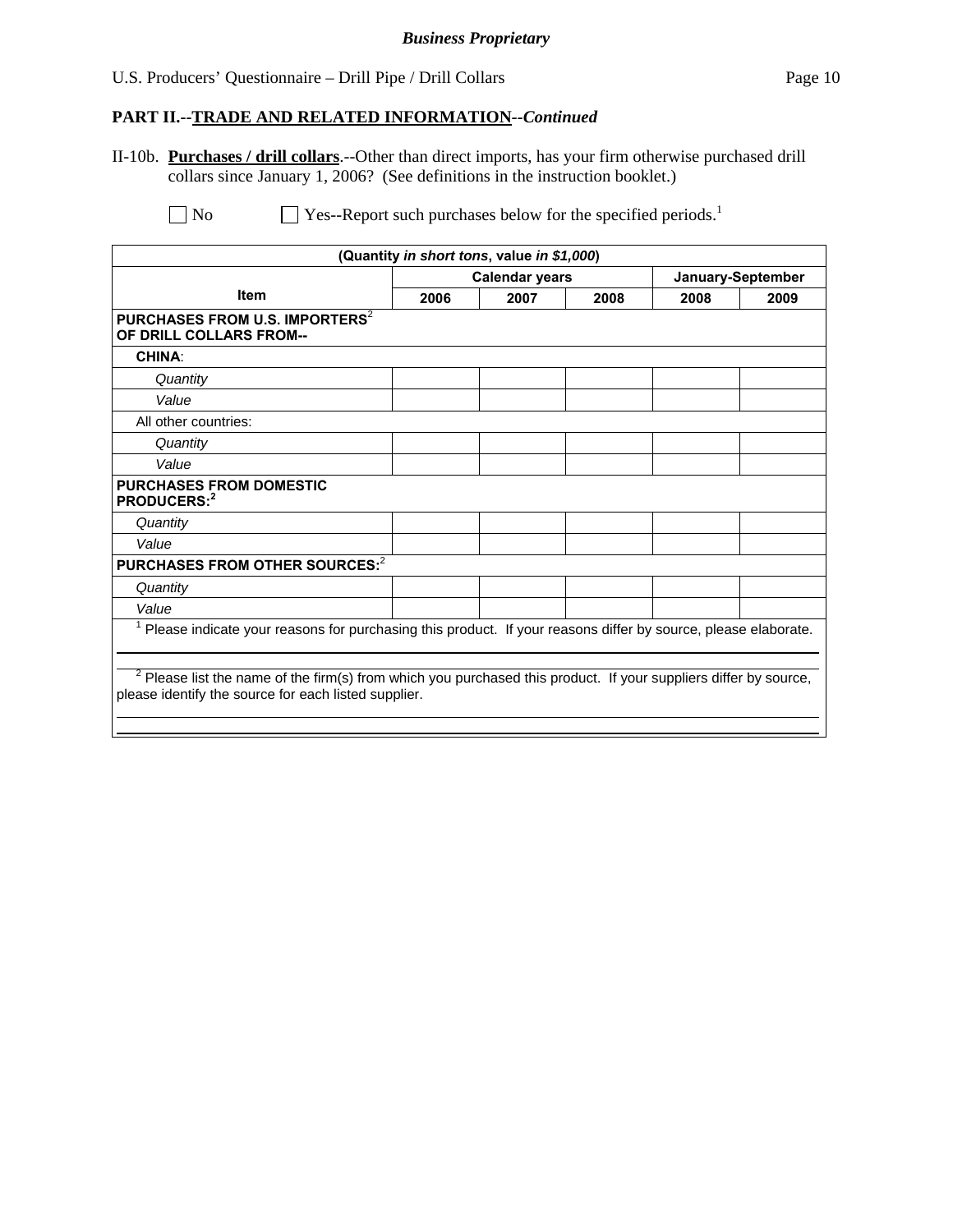II-11. Please report the quantity (in *short tons*) of drill pipe or drill collars that was entered into your firm's "order books" at the close of the specified months (i.e., drill pipe or drill collars that had been purchased or arranged for purchase and which was on your firm's production schedule at the specified period of time).

|               | <b>Standard weight</b> | <b>Heavy weight</b> |                      |              |
|---------------|------------------------|---------------------|----------------------|--------------|
| <b>Period</b> | drill pipe             | drill pipe          | <b>Drill collars</b> | <b>Total</b> |
| 2006:         |                        |                     |                      |              |
| March 31      |                        |                     |                      |              |
| June 30       |                        |                     |                      |              |
| September 30  |                        |                     |                      |              |
| December 31   |                        |                     |                      |              |
| 2007:         |                        |                     |                      |              |
| March 31      |                        |                     |                      |              |
| June 30       |                        |                     |                      |              |
| September 30  |                        |                     |                      |              |
| December 31   |                        |                     |                      |              |
| 2008:         |                        |                     |                      |              |
| March 31      |                        |                     |                      |              |
| June 30       |                        |                     |                      |              |
| September 30  |                        |                     |                      |              |
| December 31   |                        |                     |                      |              |
| 2009:         |                        |                     |                      |              |
| March 31      |                        |                     |                      |              |
| June 30       |                        |                     |                      |              |
| September 30  |                        |                     |                      |              |
| December 31   |                        |                     |                      |              |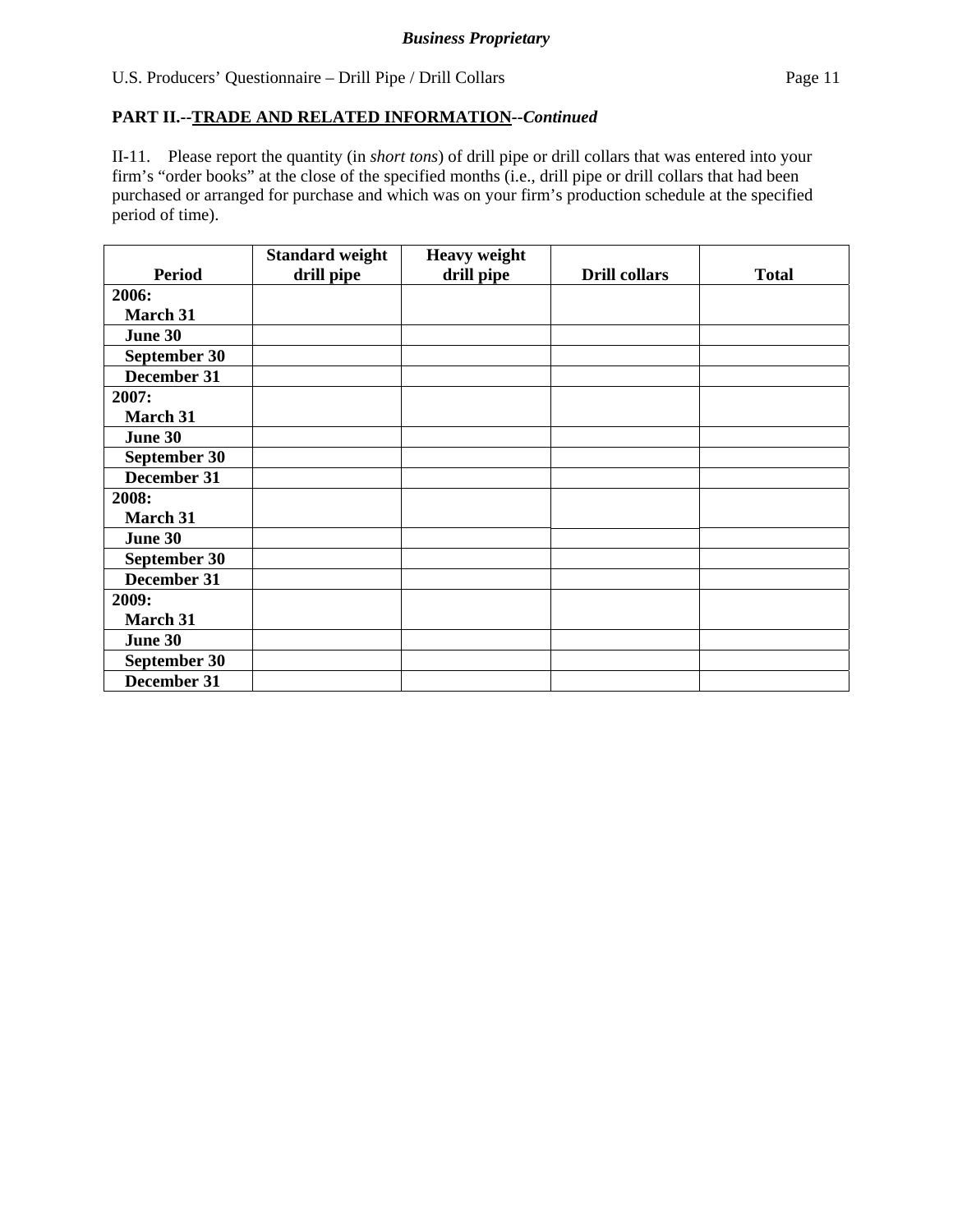### **PART III.--FINANCIAL INFORMATION**

Address questions on this part of the questionnaire to David Boyland (202-708-4725, david.boyland@usitc.gov).

III-1. Who should be contacted regarding the requested financial information?

Company contact:

l

 $\overline{a}$ 

 $\overline{a}$ 

 $\overline{a}$ 

 $\overline{a}$ 

 $\overline{a}$ 

Name and title

 $($ 

Phone number E-mail address

III-2. Briefly describe your financial accounting system.

l

- A. When does your fiscal year end (month and day)? If your fiscal year changed during the period examined, explain below:
- B.1. Describe the lowest level of operations (e.g., plant, division, company-wide) for which financial statements are prepared that include drill pipe or drill collars:
	- l 2. Does your firm prepare profit/loss statements for drill pipe or drill collars?  $\Box$  Yes  $\Box$  No
	- 3. How often did your firm (or parent company) prepare financial statements (including annual reports, 10Ks)? Please check relevant items below. Audited, unaudited, annual reports,  $\Box$  10Ks,  $\Box$  10 Qs, Monthly,  $\Box$  quarterly,  $\Box$  semi-annually,  $\Box$  annually
	- 4. Accounting basis:  $\Box$  GAAP,  $\Box$  cash,  $\Box$  tax, or  $\Box$  other comprehensive (specify)

*Note: The Commission may request that your company submit copies of its financial statements, including internal profit-and-loss statements for the division or product group that includes drill pipe or drill collars, as well as those statements and worksheets used to compile data for your firm's questionnaire response.* 

III-3. Briefly describe your cost accounting system (*e.g.*, standard cost, job order cost, *etc.*).

III-4. Briefly describe your allocation basis, if any, for COGS, SG&A, and interest expense and other income and expenses.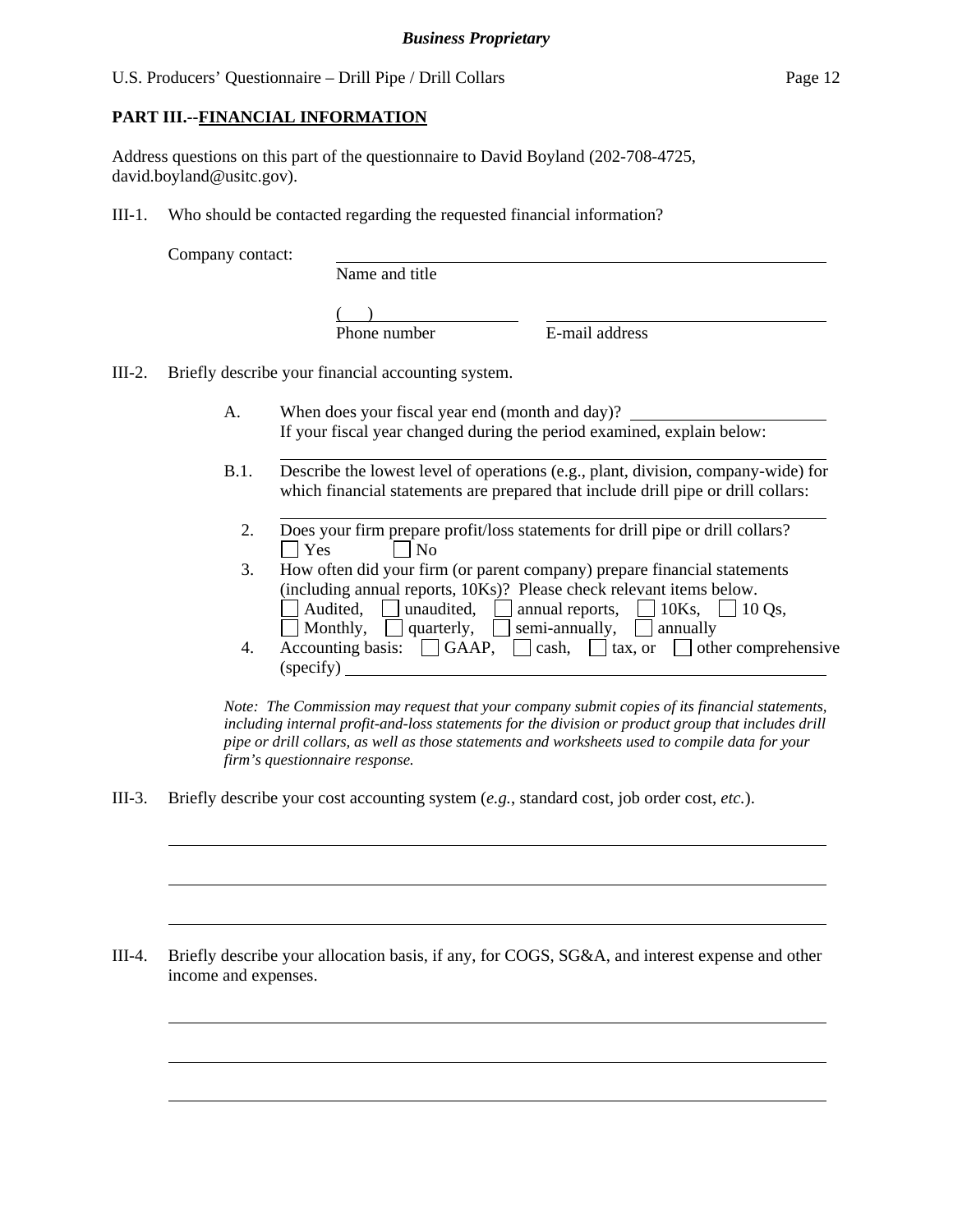# **PART III.--FINANCIAL INFORMATION***--Continued*

III-5. Other products.--Please list the products you produced in the facilities in which you produced drill pipe or drill collars, and provide the share of net sales accounted for by these other products in your most recent fiscal year:

|                                                                                                                                                                                                                                                                  |               | Share of sales                               |
|------------------------------------------------------------------------------------------------------------------------------------------------------------------------------------------------------------------------------------------------------------------|---------------|----------------------------------------------|
| Drill pipe                                                                                                                                                                                                                                                       |               |                                              |
| Drill collars                                                                                                                                                                                                                                                    |               |                                              |
|                                                                                                                                                                                                                                                                  |               |                                              |
|                                                                                                                                                                                                                                                                  |               |                                              |
|                                                                                                                                                                                                                                                                  |               |                                              |
|                                                                                                                                                                                                                                                                  |               |                                              |
|                                                                                                                                                                                                                                                                  |               |                                              |
| $\Box$ Yes--Continue to question III-7 below.                                                                                                                                                                                                                    |               | $\Box$ No--Continue to question III-9 below. |
| In the space provided below, identify the inputs related to the production of drill pipe or drill<br>collars that your firm purchases from related parties whose financial statements are ultimately<br>consolidated with the financial statements of your firm. |               |                                              |
| Input                                                                                                                                                                                                                                                            | Related party |                                              |
|                                                                                                                                                                                                                                                                  |               |                                              |
|                                                                                                                                                                                                                                                                  |               |                                              |
|                                                                                                                                                                                                                                                                  |               |                                              |
|                                                                                                                                                                                                                                                                  |               |                                              |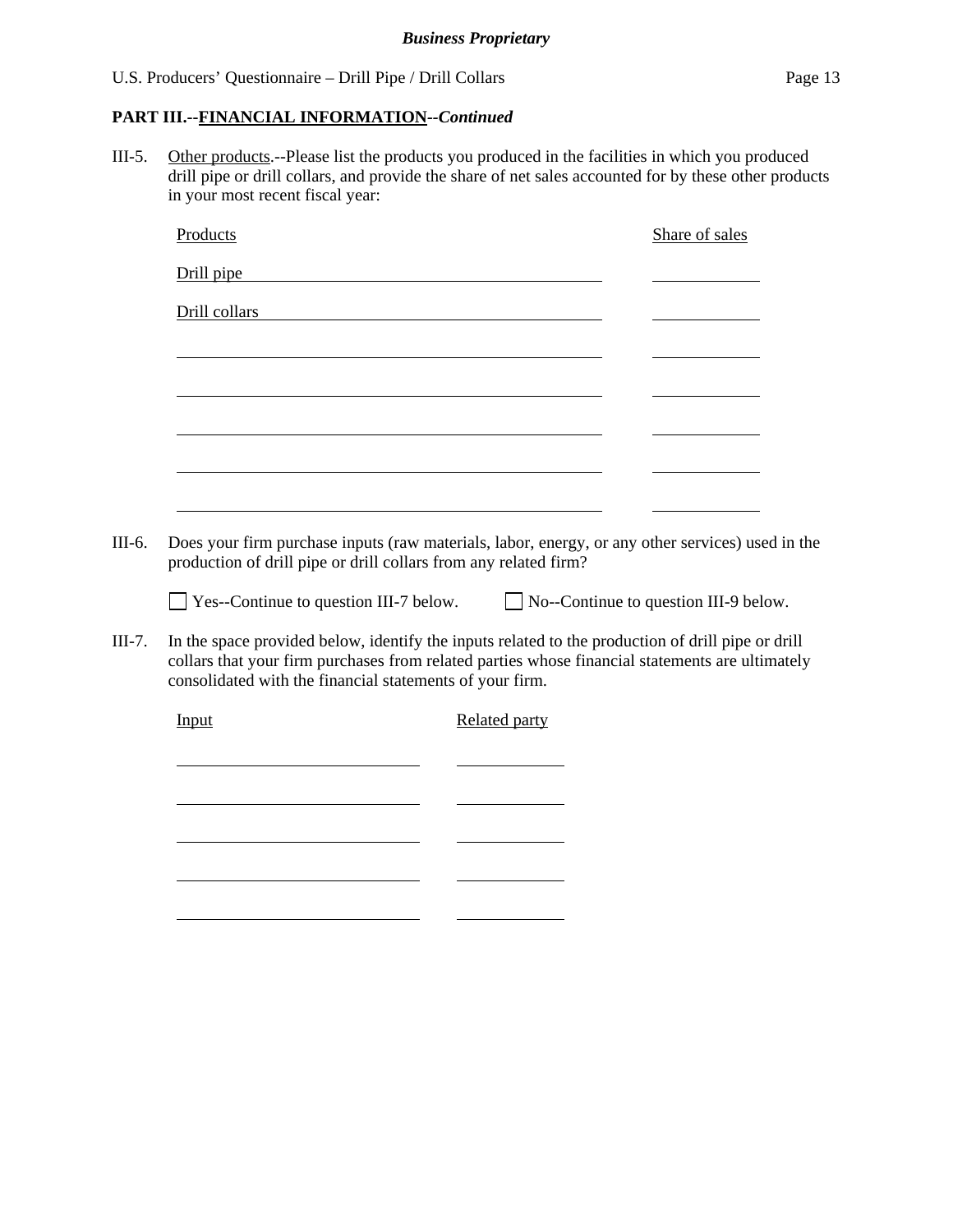# **PART III.--FINANCIAL INFORMATION***--Continued*

III-8. All intercompany profit on inputs purchased from related parties that is eliminated pursuant to formal financial statement consolidation should also be eliminated from the costs reported to the Commission in question III-10 (i.e., costs reported in question III-10, to the extent that they reflect inputs purchased from related parties, should only reflect the related party's cost and not include an associated profit component). Reasonable methods for determining and eliminating the associated profit on inputs purchased from related parties are acceptable.

 Has your firm complied with the Commission's instructions regarding costs associated with inputs purchased from related parties?

 $\Box$  Yes  $\Box$  No--Please contact David Boyland (202-708-4725, david.boyland@usitc.gov).

III-9. Nonrecurring charges.--For each annual and interim period for which financial results are reported in question III-10 please identify specific/relevant nonrecurring charges which are reflected in the company's reported financial results. In the schedule below, please report the particular expense/cost line items from question III-10 where associated nonrecurring charges are included, a brief description of the nonrecurring charge, and the associated amount (*in \$1,000 dollars*). Nonrecurring charges would include, but are not limited to, items such as asset writeoffs and accelerated depreciation due to restructuring of the company's drill pipe or drill collars operations.

|                                                                                                                                                                                                                                  |                                            | Fiscal years ended-- |                                         | January-September |      |  |
|----------------------------------------------------------------------------------------------------------------------------------------------------------------------------------------------------------------------------------|--------------------------------------------|----------------------|-----------------------------------------|-------------------|------|--|
| <b>Item</b>                                                                                                                                                                                                                      |                                            |                      |                                         | 2008              | 2009 |  |
| Non-recurring charges: (In the far left column please provide a brief description of each nonrecurring charge and indicate<br>the particular expense/cost line items where the associated charges are included in table III-10.) |                                            |                      |                                         |                   |      |  |
| Description and in which table III-10a cost category                                                                                                                                                                             |                                            |                      | Value (in \$1,000 dollars) - Drill pipe |                   |      |  |
| 1.                                                                                                                                                                                                                               |                                            |                      |                                         |                   |      |  |
| 2.                                                                                                                                                                                                                               |                                            |                      |                                         |                   |      |  |
| 3.                                                                                                                                                                                                                               |                                            |                      |                                         |                   |      |  |
| 4.                                                                                                                                                                                                                               |                                            |                      |                                         |                   |      |  |
| 5.                                                                                                                                                                                                                               |                                            |                      |                                         |                   |      |  |
| 6.                                                                                                                                                                                                                               |                                            |                      |                                         |                   |      |  |
| 7.                                                                                                                                                                                                                               |                                            |                      |                                         |                   |      |  |
| Description and in which table III-10b cost category                                                                                                                                                                             | Value (in \$1,000 dollars) - Drill Collars |                      |                                         |                   |      |  |
| $\mathbf{1}$ .                                                                                                                                                                                                                   |                                            |                      |                                         |                   |      |  |
| 2.                                                                                                                                                                                                                               |                                            |                      |                                         |                   |      |  |
| 3.                                                                                                                                                                                                                               |                                            |                      |                                         |                   |      |  |
| 4.                                                                                                                                                                                                                               |                                            |                      |                                         |                   |      |  |
| 5.                                                                                                                                                                                                                               |                                            |                      |                                         |                   |      |  |
| 6.                                                                                                                                                                                                                               |                                            |                      |                                         |                   |      |  |
| 7.                                                                                                                                                                                                                               |                                            |                      |                                         |                   |      |  |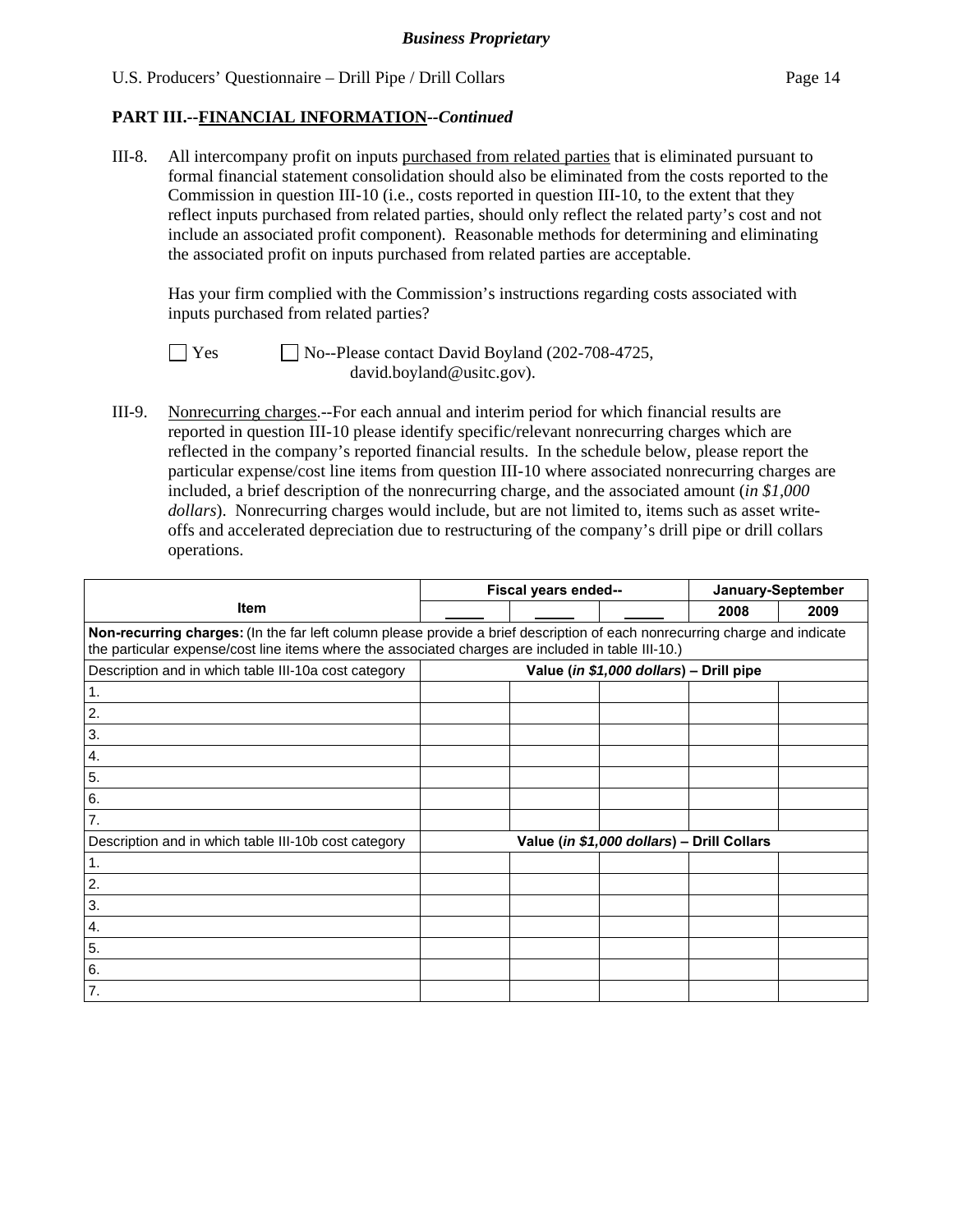### **PART III.--FINANCIAL INFORMATION***--Continued*

III-10a. Operations on drill pipe.--Report the revenue and related cost information requested below on the drill pipe operations of your U.S. establishment(s).<sup>1</sup> Do not report resales of products. Note that internal consumption and transfers to related firms must be valued at fair market value and purchases from related firms must be at  $cost<sup>2</sup>$ . Provide data for your three most recently completed fiscal years in chronological order from left to right, and for the specified interim periods. If your firm was involved in tolling operations (either as the toller or as the tollee) please contact David Boyland at (202) 708-4725 before completing this section of the questionnaire.

|                                                          | Quantity (in short tons) and value (in \$1,000 dollars) |                   |      |  |
|----------------------------------------------------------|---------------------------------------------------------|-------------------|------|--|
|                                                          | Fiscal years ended--                                    | January-September |      |  |
| <b>Item</b>                                              |                                                         | 2008              | 2009 |  |
| Net sales quantities: <sup>3</sup>                       |                                                         |                   |      |  |
| Commercial sales                                         |                                                         |                   |      |  |
| Internal consumption                                     |                                                         |                   |      |  |
| Transfers to related firms                               |                                                         |                   |      |  |
| Total net sales quantities                               |                                                         |                   |      |  |
| Net sales values: <sup>3</sup>                           |                                                         |                   |      |  |
| Commercial sales                                         |                                                         |                   |      |  |
| Internal consumption                                     |                                                         |                   |      |  |
| Transfers to related firms                               |                                                         |                   |      |  |
| Total net sales values                                   |                                                         |                   |      |  |
| Cost of goods sold (COGS): <sup>4</sup>                  |                                                         |                   |      |  |
| Raw materials                                            |                                                         |                   |      |  |
| Direct labor                                             |                                                         |                   |      |  |
| Other factory costs                                      |                                                         |                   |      |  |
| <b>Total COGS</b>                                        |                                                         |                   |      |  |
| Gross profit or (loss)                                   |                                                         |                   |      |  |
| Selling, general, and administrative<br>(SG&A) expenses: |                                                         |                   |      |  |
| Selling expenses                                         |                                                         |                   |      |  |
| General and administrative expenses                      |                                                         |                   |      |  |
| <b>Total SG&amp;A expenses</b>                           |                                                         |                   |      |  |
| <b>Operating income (loss)</b>                           |                                                         |                   |      |  |
| Other income and expenses:                               |                                                         |                   |      |  |
| Interest expense                                         |                                                         |                   |      |  |
| All other expense items                                  |                                                         |                   |      |  |
| All other income items                                   |                                                         |                   |      |  |
| All other income or expenses, net                        |                                                         |                   |      |  |
| Net income or (loss) before income taxes                 |                                                         |                   |      |  |
| Depreciation/amortization included above                 |                                                         |                   |      |  |
|                                                          |                                                         |                   |      |  |

1 Include only sales (whether domestic or export) and costs related to your U.S. manufacturing operations. 2

<sup>2</sup> To the extent applicable, please indicate the amount of profits or (losses) on inputs from related firms that were eliminated pursuant to question III-8: Fiscal year 1 \_\_\_\_\_\_\_\_ Fiscal year 2 \_\_\_\_\_\_\_ Fiscal year 3 \_\_\_\_ to question III-8: Fiscal year 1 \_\_\_\_\_\_\_ Fiscal year 2 \_\_\_\_\_\_ Fiscal year 3 \_\_\_\_\_\_ interim 2008 \_\_\_\_\_\_ interim 2009 \_\_\_\_\_\_<br><sup>3</sup> Less discounts, returns, allowances, and prepaid freight. The quantities and values should appr quantities and values reported in Part II of this questionnaire.

4 COGS should include costs associated with commercial sales, internal consumption, and transfers to related firms.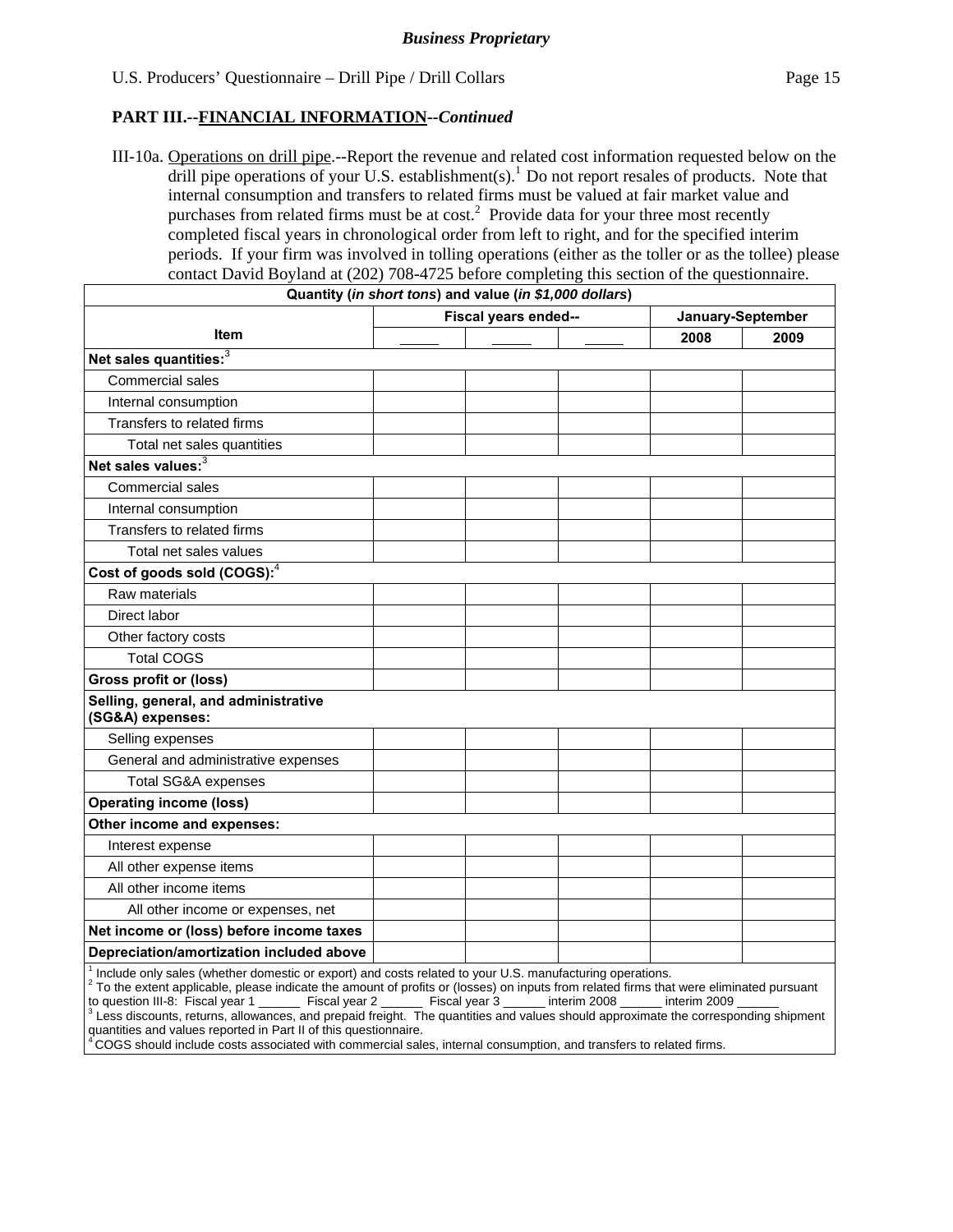### **PART III.--FINANCIAL INFORMATION***--Continued*

III-10b. Operations on drill collars.--Report the revenue and related cost information requested below on the drill collar operations of your U.S. establishment(s).1 Do not report resales of products. Note that internal consumption and transfers to related firms must be valued at fair market value and purchases from related firms must be at  $cost^2$  Provide data for your three most recently completed fiscal years in chronological order from left to right, and for the specified interim periods. If your firm was involved in tolling operations (either as the toller or as the tollee) please contact David Boyland at (202) 708-4725 before completing this section of the questionnaire.

|                                                          | Quantity (in short tons) and value (in \$1,000 dollars) |      |                   |  |
|----------------------------------------------------------|---------------------------------------------------------|------|-------------------|--|
|                                                          | Fiscal years ended--                                    |      | January-September |  |
| <b>Item</b>                                              |                                                         | 2008 | 2009              |  |
| Net sales quantities: <sup>3</sup>                       |                                                         |      |                   |  |
| <b>Commercial sales</b>                                  |                                                         |      |                   |  |
| Internal consumption                                     |                                                         |      |                   |  |
| Transfers to related firms                               |                                                         |      |                   |  |
| Total net sales quantities                               |                                                         |      |                   |  |
| Net sales values: <sup>3</sup>                           |                                                         |      |                   |  |
| Commercial sales                                         |                                                         |      |                   |  |
| Internal consumption                                     |                                                         |      |                   |  |
| Transfers to related firms                               |                                                         |      |                   |  |
| Total net sales values                                   |                                                         |      |                   |  |
| Cost of goods sold (COGS): <sup>4</sup>                  |                                                         |      |                   |  |
| Raw materials                                            |                                                         |      |                   |  |
| Direct labor                                             |                                                         |      |                   |  |
| Other factory costs                                      |                                                         |      |                   |  |
| <b>Total COGS</b>                                        |                                                         |      |                   |  |
| Gross profit or (loss)                                   |                                                         |      |                   |  |
| Selling, general, and administrative<br>(SG&A) expenses: |                                                         |      |                   |  |
| Selling expenses                                         |                                                         |      |                   |  |
| General and administrative expenses                      |                                                         |      |                   |  |
| Total SG&A expenses                                      |                                                         |      |                   |  |
| <b>Operating income (loss)</b>                           |                                                         |      |                   |  |
| Other income and expenses:                               |                                                         |      |                   |  |
| Interest expense                                         |                                                         |      |                   |  |
| All other expense items                                  |                                                         |      |                   |  |
| All other income items                                   |                                                         |      |                   |  |
| All other income or expenses, net                        |                                                         |      |                   |  |
| Net income or (loss) before income taxes                 |                                                         |      |                   |  |
| Depreciation/amortization included above                 |                                                         |      |                   |  |

1 Include only sales (whether domestic or export) and costs related to your U.S. manufacturing operations. 2

<sup>2</sup> To the extent applicable, please indicate the amount of profits or (losses) on inputs from related firms that were eliminated pursuant to question III-8: Fiscal year 1 \_\_\_\_\_\_\_\_ Fiscal year 2 \_\_\_\_\_\_\_ Fiscal year 3 \_\_\_\_ to question III-8: Fiscal year 1 \_\_\_\_\_\_\_ Fiscal year 2 \_\_\_\_\_\_ Fiscal year 3 \_\_\_\_\_\_ interim 2008 \_\_\_\_\_\_ interim 2009 \_\_\_\_\_\_<br><sup>3</sup> Less discounts, returns, allowances, and prepaid freight. The quantities and values should appr quantities and values reported in Part II of this questionnaire.

<sup>4</sup>COGS should include costs associated with commercial sales, internal consumption, and transfers to related firms.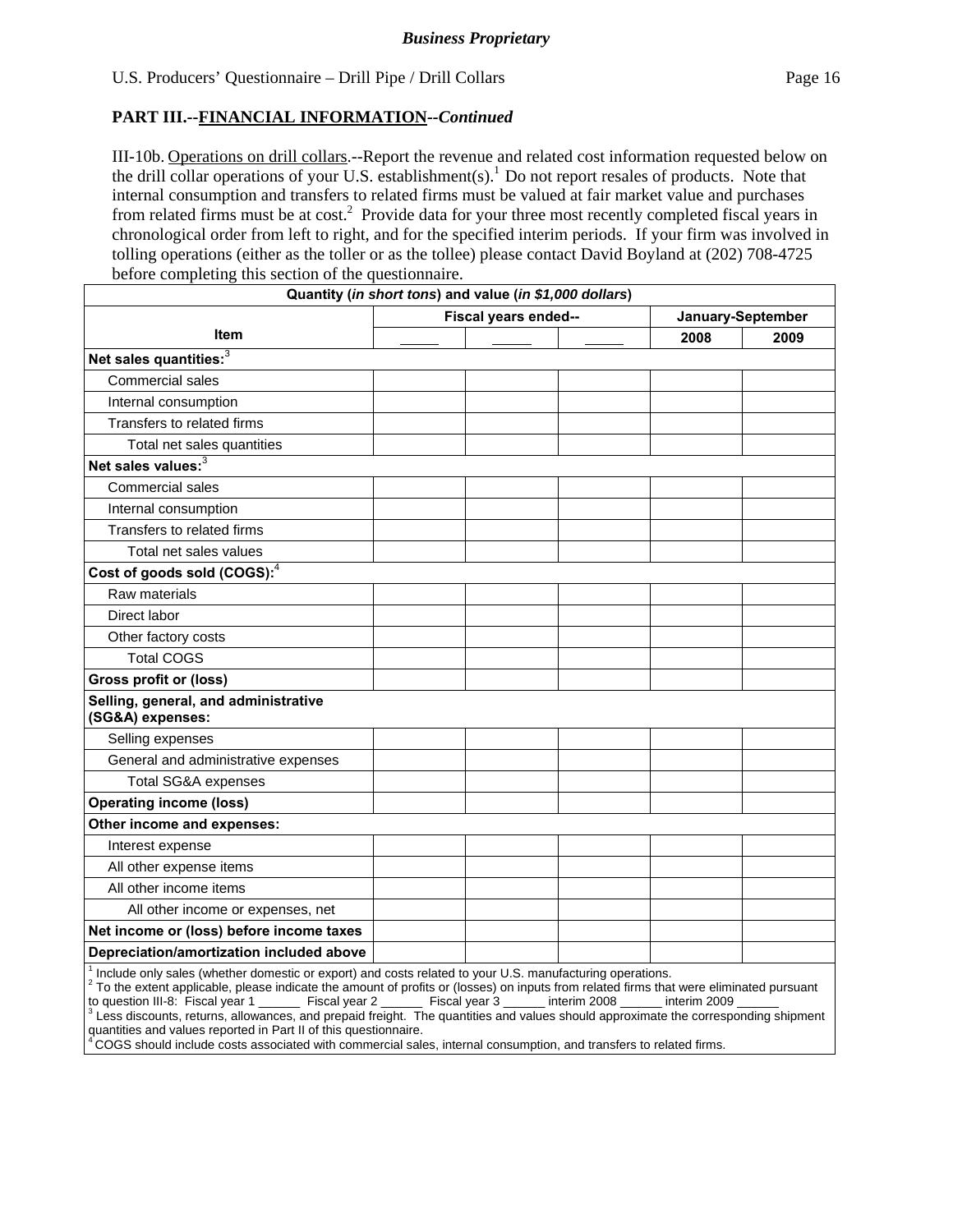# **PART III.--FINANCIAL INFORMATION***--Continued*

III-11a. Asset values / drill pipe.--Report the total assets associated with the production, warehousing, and sale of drill pipe. If your firm does not maintain some or all of the specific asset data in the normal course of business, please estimate it based upon some rational method (such as production, sales, or costs) that is consistent with your cost allocations in the previous question. Your finished goods inventory value should reconcile with the inventory quantity data reported in Part II. Provide data as of the end of your three most recently completed fiscal years in chronological order from left to right, and for the specified interim periods.

| Value (in \$1,000 dollars)                                                  |                      |  |      |                   |  |
|-----------------------------------------------------------------------------|----------------------|--|------|-------------------|--|
|                                                                             | Fiscal years ended-- |  |      | January-September |  |
| <b>Item</b>                                                                 |                      |  | 2008 | 2009              |  |
| Assets associated with the production,<br>warehousing, and sale of product: |                      |  |      |                   |  |
| 1. Current assets:                                                          |                      |  |      |                   |  |
| A. Cash and equivalents                                                     |                      |  |      |                   |  |
| B. Accounts receivable, net                                                 |                      |  |      |                   |  |
| C. Inventories (finished goods)                                             |                      |  |      |                   |  |
| D. Inventories (raw materials and work in<br>process)                       |                      |  |      |                   |  |
| E. Other (describe: ______)                                                 |                      |  |      |                   |  |
| F. Total current assets (lines 1.A. through<br>1.E.)                        |                      |  |      |                   |  |
| 2. Property, plant, and equipment                                           |                      |  |      |                   |  |
| A. Original cost of property, plant, and<br>equipment                       |                      |  |      |                   |  |
| B. Less: Accumulated depreciation                                           |                      |  |      |                   |  |
| C. Equals: Book value of property, plant,<br>and equipment                  |                      |  |      |                   |  |
| 3. Other (describe: _____)                                                  |                      |  |      |                   |  |
| 4. Other (describe: ______)                                                 |                      |  |      |                   |  |
| <b>5. Total assets (lines 1.F., 2.C., 3 and 4)</b>                          |                      |  |      |                   |  |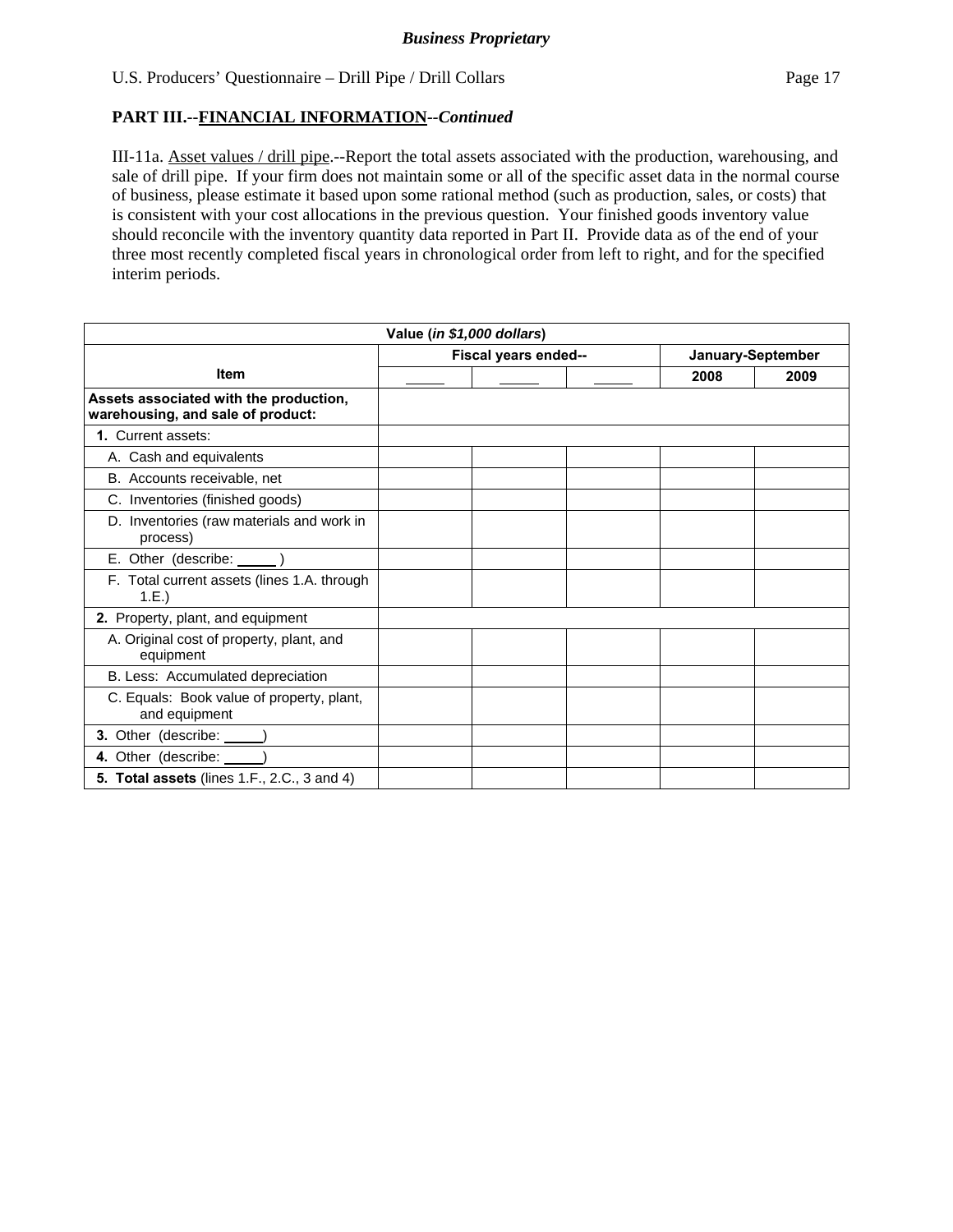### **PART III.--FINANCIAL INFORMATION***--Continued*

III-11b. Asset values / drill collars.--Report the total assets associated with the production, warehousing, and sale of drill collars. If your firm does not maintain some or all of the specific asset data in the normal course of business, please estimate it based upon some rational method (such as production, sales, or costs) that is consistent with your cost allocations in the previous question. Your finished goods inventory value should reconcile with the inventory quantity data reported in Part II. Provide data as of the end of your three most recently completed fiscal years in chronological order from left to right, and for the specified interim periods

|                                                                             | Value (in \$1,000 dollars) |      |                   |
|-----------------------------------------------------------------------------|----------------------------|------|-------------------|
|                                                                             | Fiscal years ended--       |      | January-September |
| <b>Item</b>                                                                 |                            | 2008 | 2009              |
| Assets associated with the production,<br>warehousing, and sale of product: |                            |      |                   |
| 1. Current assets:                                                          |                            |      |                   |
| A. Cash and equivalents                                                     |                            |      |                   |
| B. Accounts receivable, net                                                 |                            |      |                   |
| C. Inventories (finished goods)                                             |                            |      |                   |
| D. Inventories (raw materials and work in<br>process)                       |                            |      |                   |
| E. Other (describe: ______)                                                 |                            |      |                   |
| F. Total current assets (lines 1.A. through<br>1.E.)                        |                            |      |                   |
| 2. Property, plant, and equipment                                           |                            |      |                   |
| A. Original cost of property, plant, and<br>equipment                       |                            |      |                   |
| B. Less: Accumulated depreciation                                           |                            |      |                   |
| C. Equals: Book value of property, plant,<br>and equipment                  |                            |      |                   |
| 3. Other (describe: _____)                                                  |                            |      |                   |
| 4. Other (describe: )                                                       |                            |      |                   |
| <b>5. Total assets (lines 1.F., 2.C., 3 and 4)</b>                          |                            |      |                   |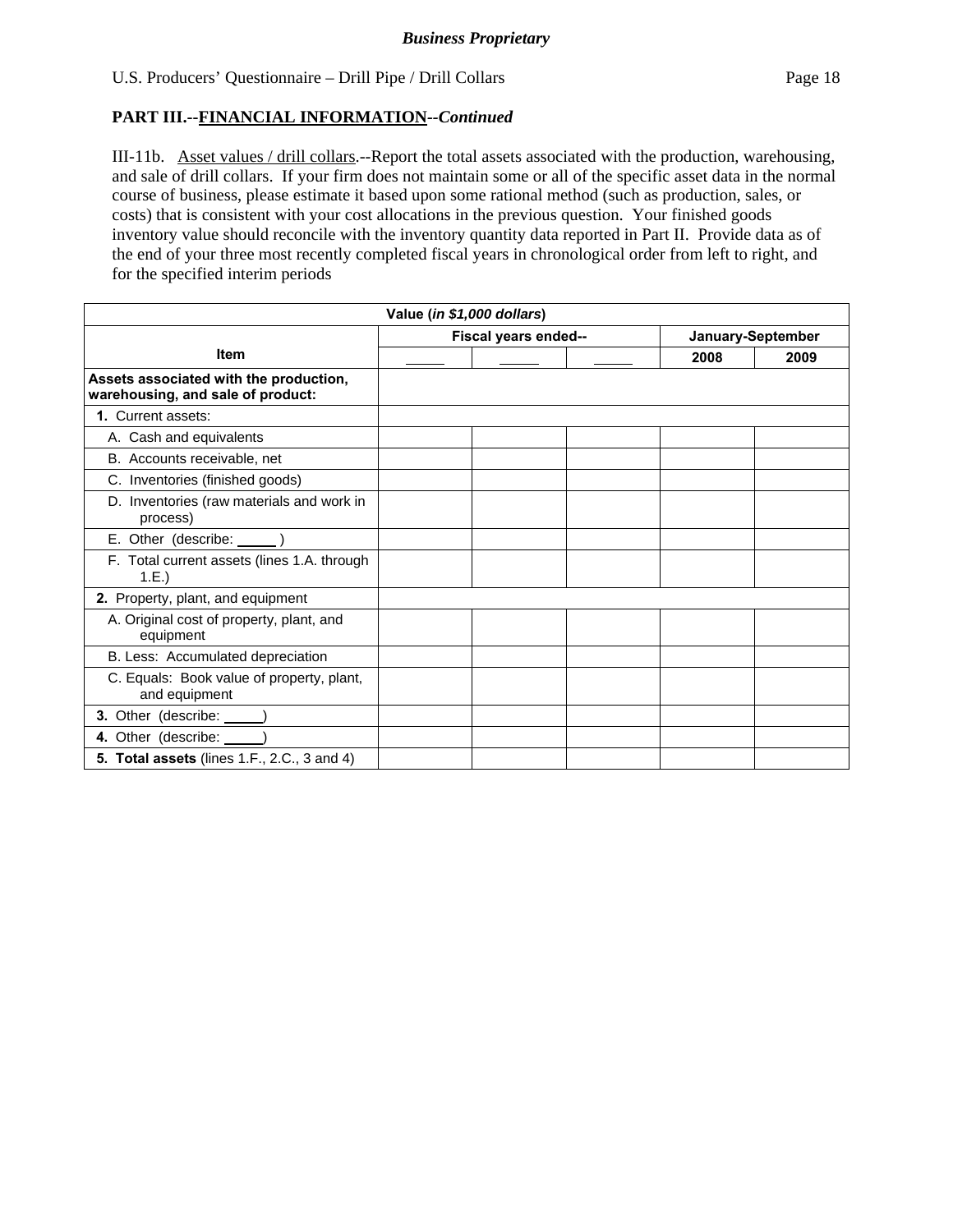# **PART III.--FINANCIAL INFORMATION***--Continued*

III-12a. Capital expenditures and research and development expenditures / drill pipe.--Report your firm's capital expenditures and research and development expenditures on drill pipe. Provide data for your three most recently completed fiscal years in chronological order from left to right, and for the specified interim periods.

| Value (in \$1,000 dollars)            |                                           |  |      |      |  |
|---------------------------------------|-------------------------------------------|--|------|------|--|
|                                       | Fiscal years ended--<br>January-September |  |      |      |  |
| Item                                  |                                           |  | 2008 | 2009 |  |
| <b>Capital expenditures</b>           |                                           |  |      |      |  |
| Research and development expenditures |                                           |  |      |      |  |

III-12b. Capital expenditures and research and development expenditures / drill collars.--Report your firm's capital expenditures and research and development expenditures on drill collars. Provide data for your three most recently completed fiscal years in chronological order from left to right, and for the specified interim periods

| Value (in \$1,000 dollars)            |                      |  |  |                   |      |
|---------------------------------------|----------------------|--|--|-------------------|------|
|                                       | Fiscal years ended-- |  |  | January-September |      |
| <b>Item</b>                           |                      |  |  | 2008              | 2009 |
| <b>Capital expenditures</b>           |                      |  |  |                   |      |
| Research and development expenditures |                      |  |  |                   |      |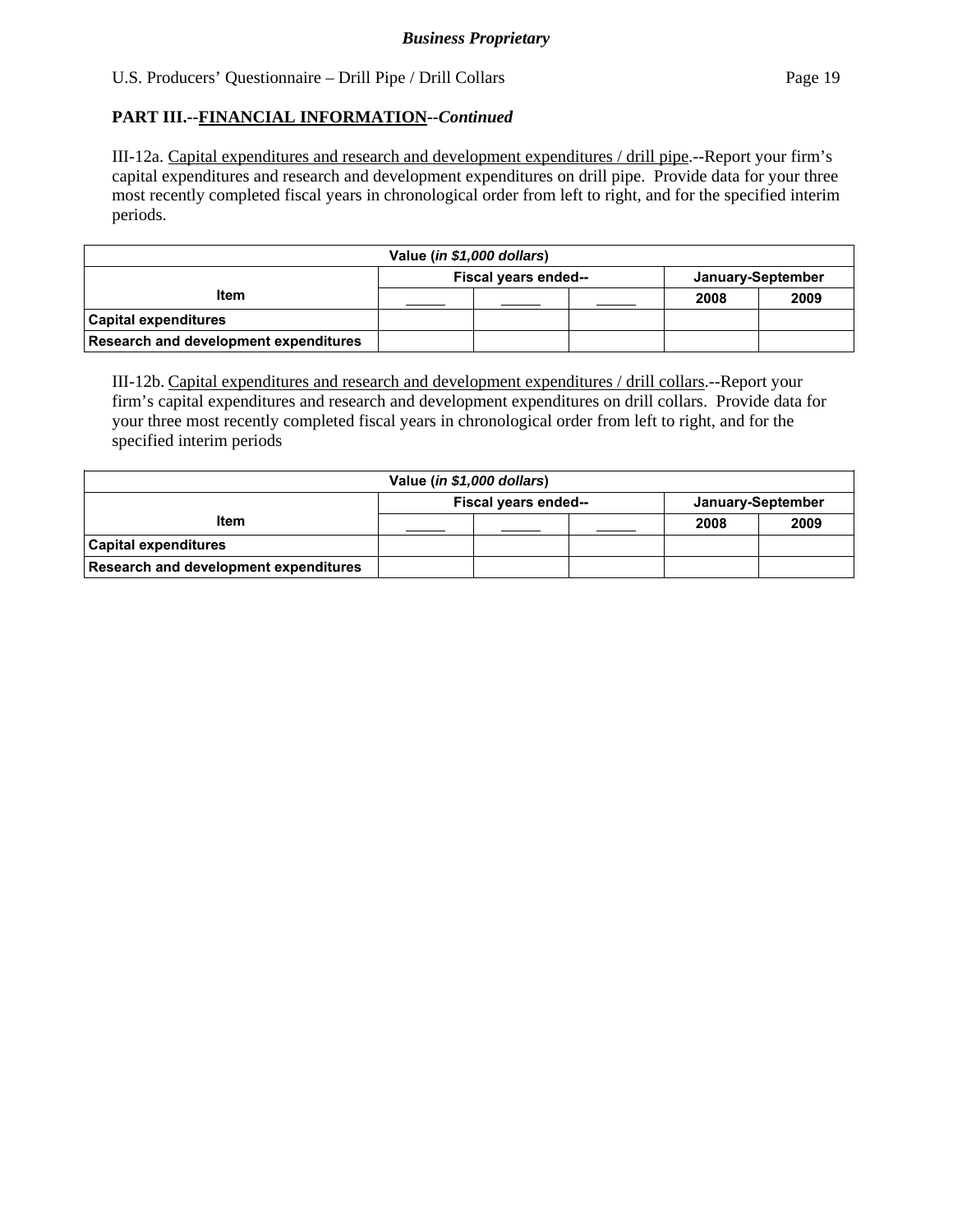# **PART III.--FINANCIAL INFORMATION***--Continued*

III-13a. Since January 1, 2006, has your firm experienced any actual negative effects on its return on investment or its growth, investment, ability to raise capital, existing development and production efforts (including efforts to develop a derivative or more advanced version of the product), or the scale of capital investments as a result of imports of **drill pipe** from China?

| N <sub>0</sub> | Yes--My firm has experienced actual negative effects as follows: |
|----------------|------------------------------------------------------------------|
|                | Cancellation, postponement, or rejection of expansion projects   |
|                | Denial or rejection of investment proposal                       |
|                | Reduction in the size of capital investments                     |
|                | Rejection of bank loans                                          |
|                | Lowering of credit rating                                        |
|                | Problem related to the issue of stocks or bonds                  |
|                | Other (specify)                                                  |
|                |                                                                  |

III-13b. Since January 1, 2006, has your firm experienced any actual negative effects on its return on investment or its growth, investment, ability to raise capital, existing development and production efforts (including efforts to develop a derivative or more advanced version of the product), or the scale of capital investments as a result of imports of **drill collars** from China?

 $\Box$  No  $\Box$  Yes--My firm has experienced actual negative effects as follows:

Cancellation, postponement, or rejection of expansion projects

- Denial or rejection of investment proposal
- $\Box$  Reduction in the size of capital investments
- $\Box$  Rejection of bank loans
- **Lowering of credit rating**
- $\Box$  Problem related to the issue of stocks or bonds
- Other (specify)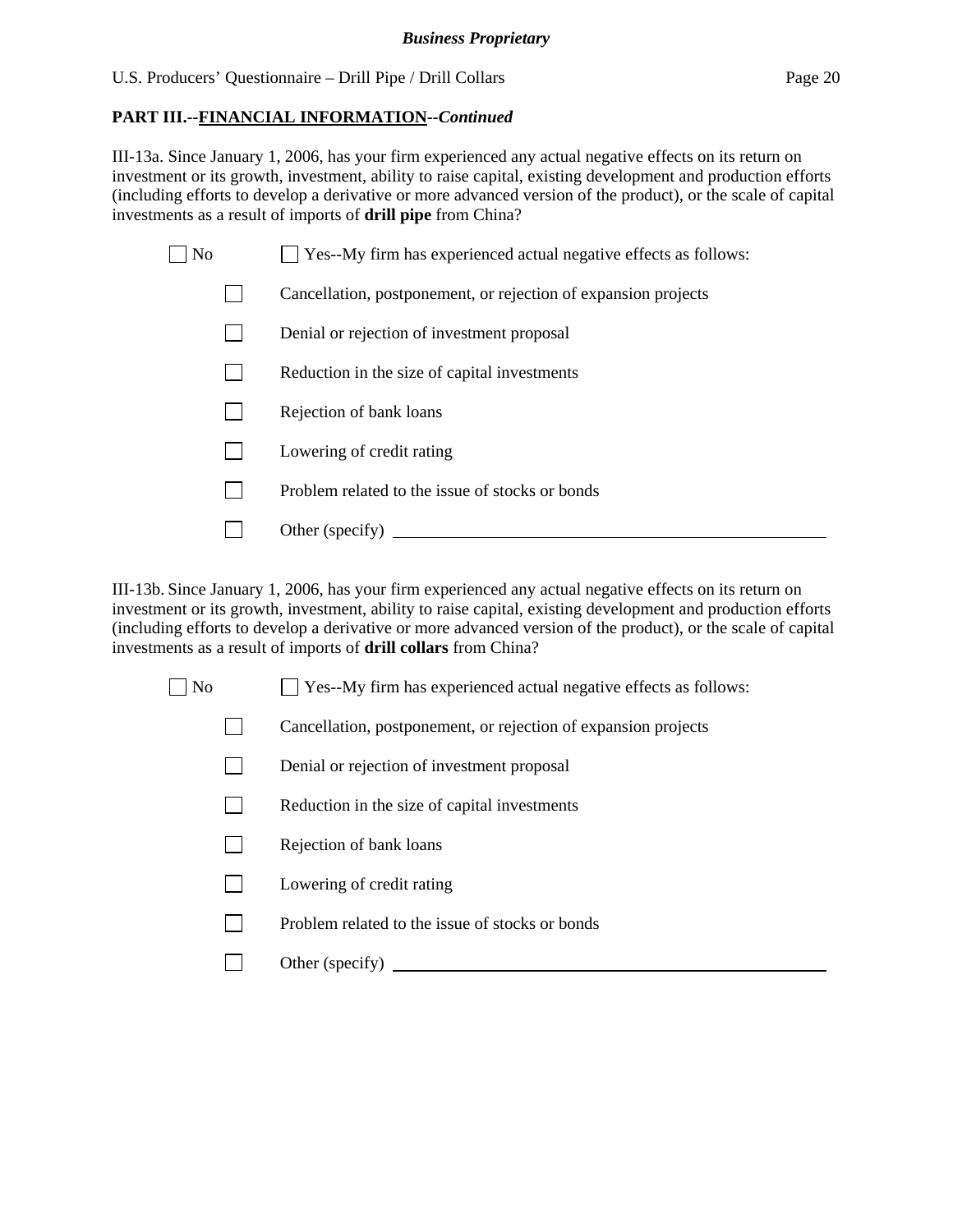<u> 1989 - Johann Barnett, fransk politiker (d. 1989)</u>

U.S. Producers' Questionnaire – Drill Pipe / Drill Collars Page 21

# **PART III.--FINANCIAL INFORMATION***--Continued*

l

 $\overline{a}$ 

 $\overline{a}$ 

 $\overline{a}$ 

 $\overline{a}$ 

 $\overline{a}$ 

III-14a. Does your firm anticipate any negative impact from imports of **drill pipe** from China?

III-14b. Does your firm anticipate any negative impact from imports of **drill collars** from China?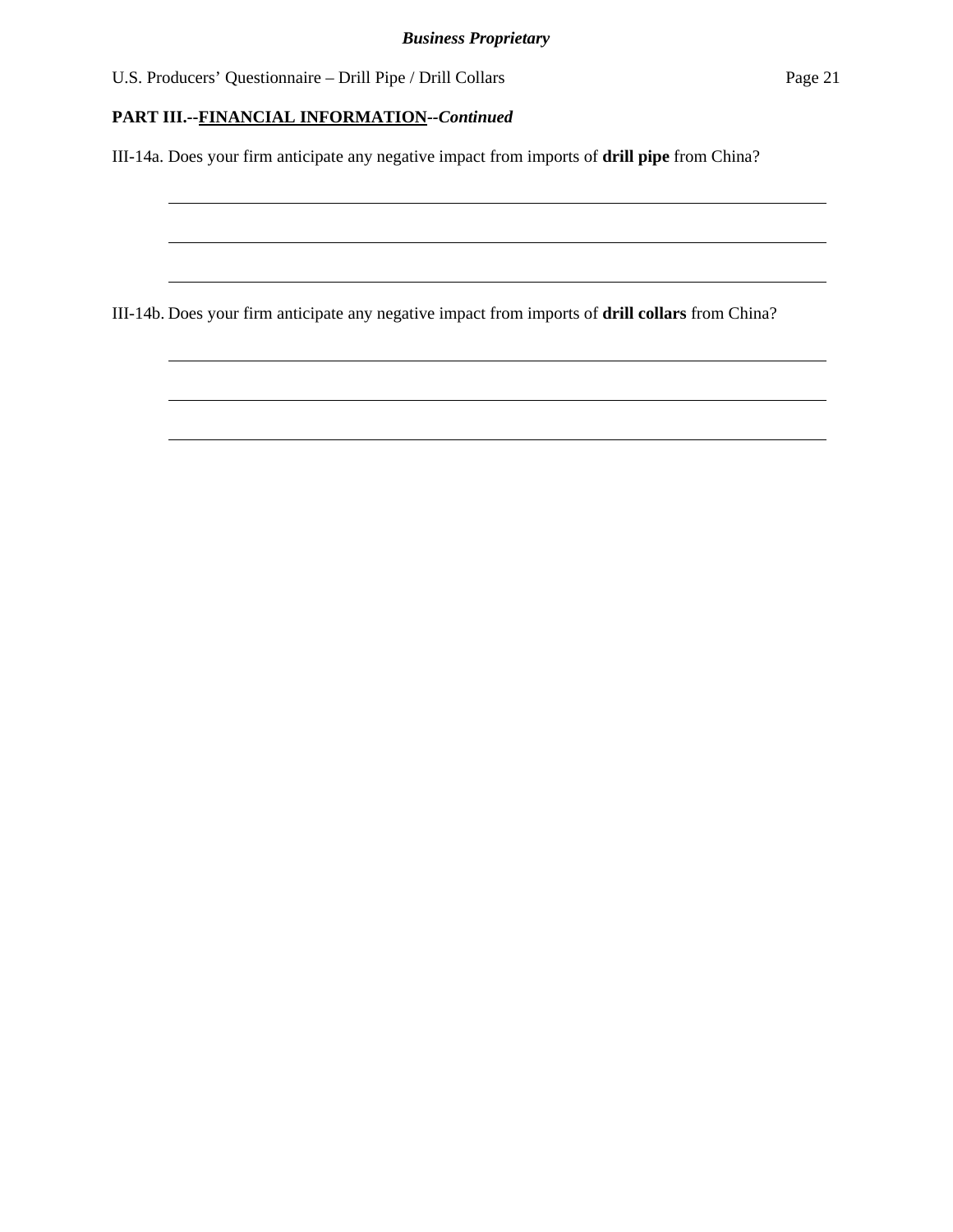### **PART IV.--PRICING AND RELATED INFORMATION**

Further information to this part of the questionnaire can be obtained from Nancy Bryan (202-205-2088, nancy.bryan@usitc.gov).

IV-1. **Contact information (price).--**Who should be contacted regarding the requested pricing and related information?

Company contact:

Name and title

 $($ 

Phone number E-mail address

# **PRICE DATA**

This section requests quarterly quantity and value data, f.o.b. your U.S. point of shipment, for your commercial shipments to unrelated U.S. customers during January 2006–September 2009 of the following products produced by your firm. **For question IV-2, please do not report sales of seconds, rejects, or used merchandise.**

*Product 1***.—Drill pipe, finished, 5"O.D., 19.5 lbs./ft., grade G-105 with tool joints attached.** 

*Product 2***. —Drill pipe, finished, 4 1/2"O.D., 16.6 lbs./ft., grade G-105 with tool joints attached.** 

*Product 3***. —Heavy weight drill pipe, 5"O.D., 50.1 lbs./ft., with tool joints attached.** 

*Product 4***. —Drill collars, 6 1/2"O.D., x 2 13/16" ID with connections attached.** 

**Please note that total dollar values should be f.o.b., U.S. point of shipment and should not include U.S.-inland transportation costs. Total dollar values should reflect the** *final net* **amount paid to you (i.e., should be net of all deductions for discounts or rebates). See instruction booklet**.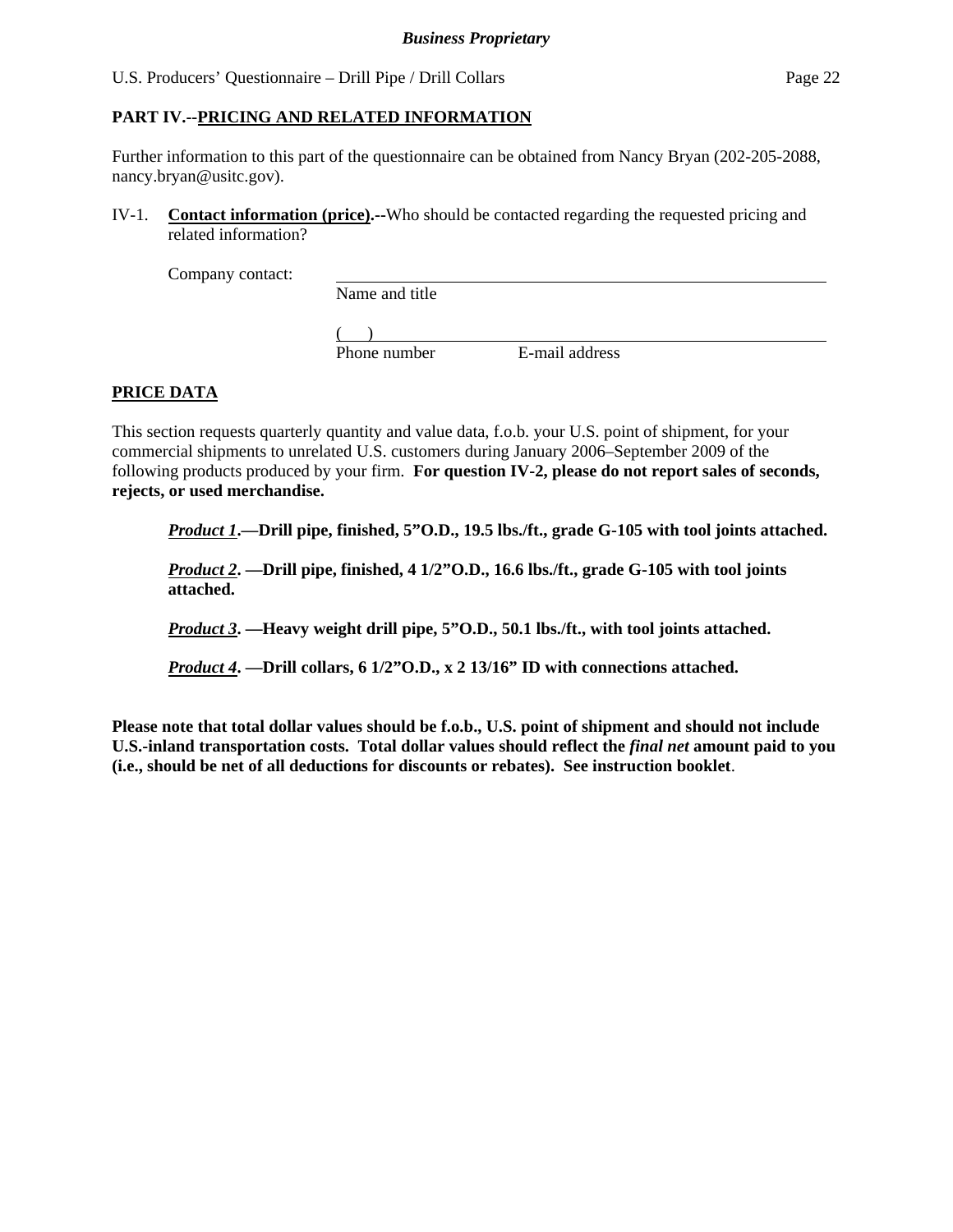IV-2. Pricing data.--Report below the quarterly price data<sup>1</sup> for pricing products<sup>2</sup> produced and sold by your firm.

|                                                                                                                                                                  | (Quantity in short tons, value in dollars) |       |  |                  |
|------------------------------------------------------------------------------------------------------------------------------------------------------------------|--------------------------------------------|-------|--|------------------|
|                                                                                                                                                                  | <b>Product 1</b>                           |       |  | <b>Product 2</b> |
| <b>Period of shipment</b>                                                                                                                                        | Quantity                                   | Value |  | <b>Value</b>     |
| 2006:                                                                                                                                                            |                                            |       |  |                  |
| January-March                                                                                                                                                    |                                            |       |  |                  |
| April-June                                                                                                                                                       |                                            |       |  |                  |
| July-September                                                                                                                                                   |                                            |       |  |                  |
| October-December                                                                                                                                                 |                                            |       |  |                  |
| 2007:                                                                                                                                                            |                                            |       |  |                  |
| January-March                                                                                                                                                    |                                            |       |  |                  |
| April-June                                                                                                                                                       |                                            |       |  |                  |
| July-September                                                                                                                                                   |                                            |       |  |                  |
| October-December                                                                                                                                                 |                                            |       |  |                  |
| 2008:                                                                                                                                                            |                                            |       |  |                  |
| January-March                                                                                                                                                    |                                            |       |  |                  |
| April-June                                                                                                                                                       |                                            |       |  |                  |
| July-September                                                                                                                                                   |                                            |       |  |                  |
| October-December                                                                                                                                                 |                                            |       |  |                  |
| 2009:                                                                                                                                                            |                                            |       |  |                  |
| January-March                                                                                                                                                    |                                            |       |  |                  |
| April-June                                                                                                                                                       |                                            |       |  |                  |
| July-September                                                                                                                                                   |                                            |       |  |                  |
| Net values (i.e., gross sales values less all discounts, allowances, rebates, prepaid freight, and the value of                                                  |                                            |       |  |                  |
| returned goods), f.o.b. your U.S. point of shipment.                                                                                                             |                                            |       |  |                  |
| <sup>2</sup> Pricing product definitions are provided on the first page of Part IV.                                                                              |                                            |       |  |                  |
|                                                                                                                                                                  |                                            |       |  |                  |
| Note.--If your product does not exactly meet the product specifications but is competitive with the specified product,<br>provide a description of your product: |                                            |       |  |                  |
|                                                                                                                                                                  |                                            |       |  |                  |

Product 1:

Product 2: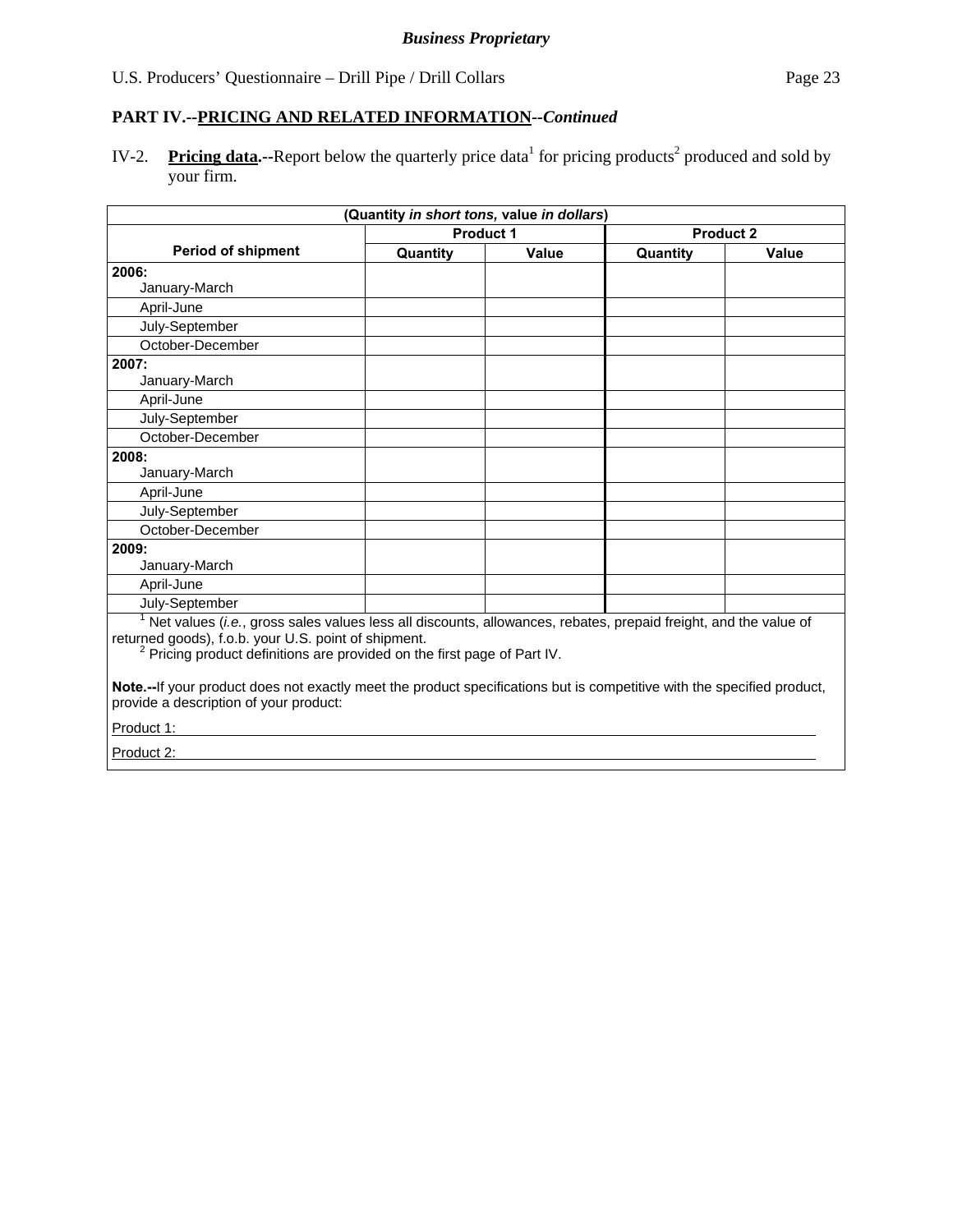# **PART IV.--PRICING AND RELATED INFORMATION***--Continued*

# IV-2. **Pricing data.—***Continued*

| (Quantity in short tons, value in dollars)                                                                                                                                                                                                                     |          |                  |          |           |
|----------------------------------------------------------------------------------------------------------------------------------------------------------------------------------------------------------------------------------------------------------------|----------|------------------|----------|-----------|
|                                                                                                                                                                                                                                                                |          | <b>Product 3</b> |          | Product 4 |
| <b>Period of shipment</b>                                                                                                                                                                                                                                      | Quantity | Value            | Quantity | Value     |
| 2006:                                                                                                                                                                                                                                                          |          |                  |          |           |
| January-March                                                                                                                                                                                                                                                  |          |                  |          |           |
| April-June                                                                                                                                                                                                                                                     |          |                  |          |           |
| July-September                                                                                                                                                                                                                                                 |          |                  |          |           |
| October-December                                                                                                                                                                                                                                               |          |                  |          |           |
| 2007:                                                                                                                                                                                                                                                          |          |                  |          |           |
| January-March                                                                                                                                                                                                                                                  |          |                  |          |           |
| April-June                                                                                                                                                                                                                                                     |          |                  |          |           |
| July-September                                                                                                                                                                                                                                                 |          |                  |          |           |
| October-December                                                                                                                                                                                                                                               |          |                  |          |           |
| 2008:                                                                                                                                                                                                                                                          |          |                  |          |           |
| January-March                                                                                                                                                                                                                                                  |          |                  |          |           |
| April-June                                                                                                                                                                                                                                                     |          |                  |          |           |
| July-September                                                                                                                                                                                                                                                 |          |                  |          |           |
| October-December                                                                                                                                                                                                                                               |          |                  |          |           |
| 2009:                                                                                                                                                                                                                                                          |          |                  |          |           |
| January-March                                                                                                                                                                                                                                                  |          |                  |          |           |
| April-June                                                                                                                                                                                                                                                     |          |                  |          |           |
| July-September                                                                                                                                                                                                                                                 |          |                  |          |           |
| Net values (i.e., gross sales values less all discounts, allowances, rebates, prepaid freight, and the value of<br>returned goods), f.o.b. your U.S. point of shipment.<br><sup>2</sup> Pricing product definitions are provided on the first page of Part IV. |          |                  |          |           |
| Note.--If your product does not exactly meet the product specifications but is competitive with the specified product,<br>provide a description of your product:                                                                                               |          |                  |          |           |
| Product 3:                                                                                                                                                                                                                                                     |          |                  |          |           |
| Product 4:                                                                                                                                                                                                                                                     |          |                  |          |           |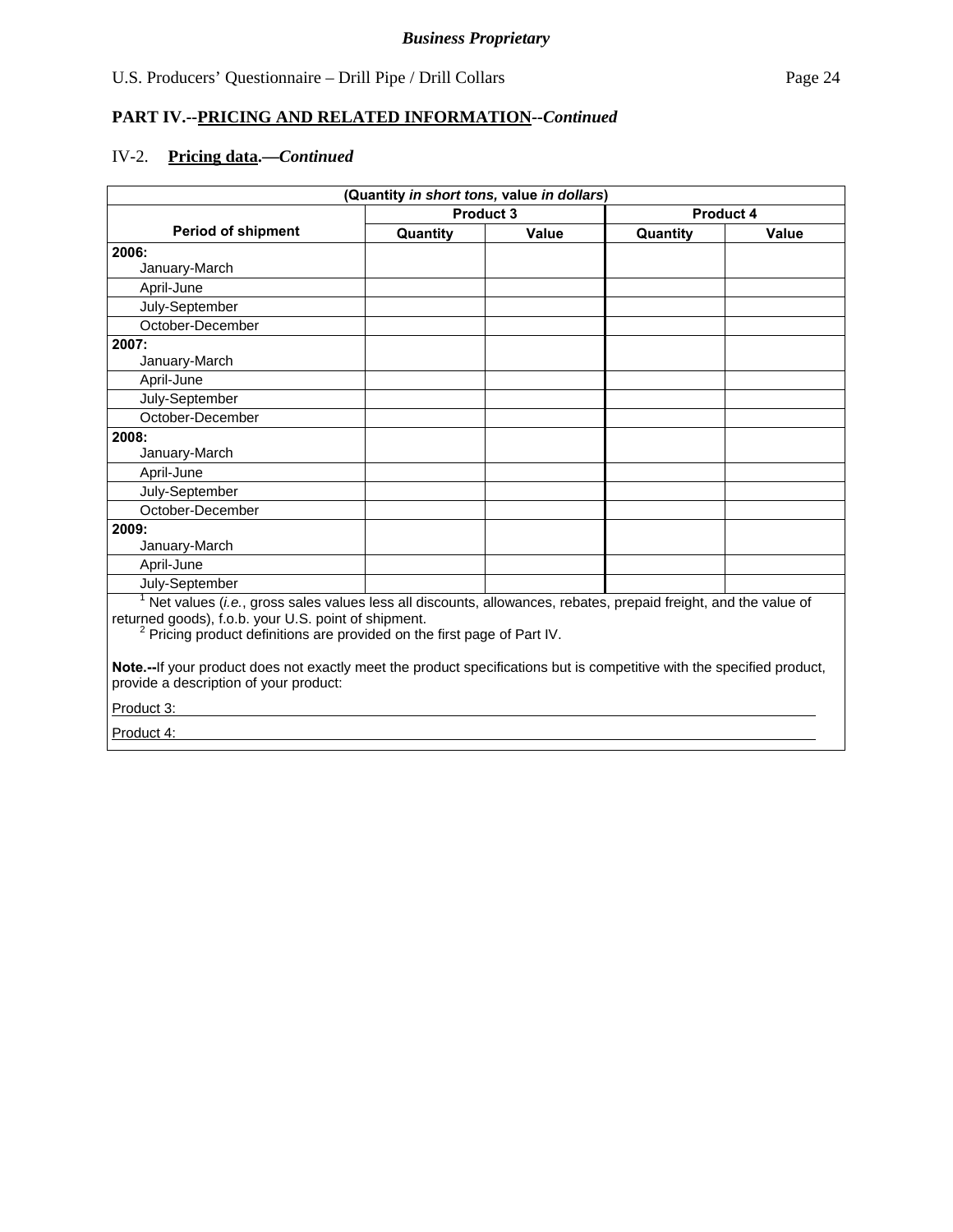- **If your responses on any of the following questions differ between drill pipe and drill collars, please answer for each product separately and identify if answers apply to drill pipe or drill collars.**
- IV-3. **Price setting.--** How does your firm determine the prices that it charges for sales of drill pipe or drill collars (*check all that apply*)? If your firm issues price lists, please include a copy of a recent price list with your submission. If your price list is large, please only submit some sample pages.

| Transaction by transaction                                                                                                                                                                                                    | Contracts                                                                        | Set price lists    |
|-------------------------------------------------------------------------------------------------------------------------------------------------------------------------------------------------------------------------------|----------------------------------------------------------------------------------|--------------------|
| Internet sales                                                                                                                                                                                                                |                                                                                  |                    |
| Other--Please describe: University of the set of the set of the set of the set of the set of the set of the set of the set of the set of the set of the set of the set of the set of the set of the set of the set of the set |                                                                                  |                    |
|                                                                                                                                                                                                                               |                                                                                  |                    |
|                                                                                                                                                                                                                               |                                                                                  |                    |
| <b>Discount policy.</b> -- Please indicate and describe your firm's discount policies (check all that<br><i>apply</i> ).                                                                                                      |                                                                                  |                    |
| Quantity discounts                                                                                                                                                                                                            | Annual total volume discounts                                                    | No discount policy |
|                                                                                                                                                                                                                               |                                                                                  |                    |
|                                                                                                                                                                                                                               | ,我们也不会有什么。""我们的人,我们也不会有什么?""我们的人,我们也不会有什么?""我们的人,我们也不会有什么?""我们的人,我们也不会有什么?""我们的人 |                    |
|                                                                                                                                                                                                                               |                                                                                  |                    |
|                                                                                                                                                                                                                               |                                                                                  |                    |
| Pricing terms for drill pipe or drill collars.--                                                                                                                                                                              |                                                                                  |                    |

 (b) On what basis are your prices of domestic drill pipe or drill collars usually quoted? (check one) F.o.b.--Please specify point: Delivered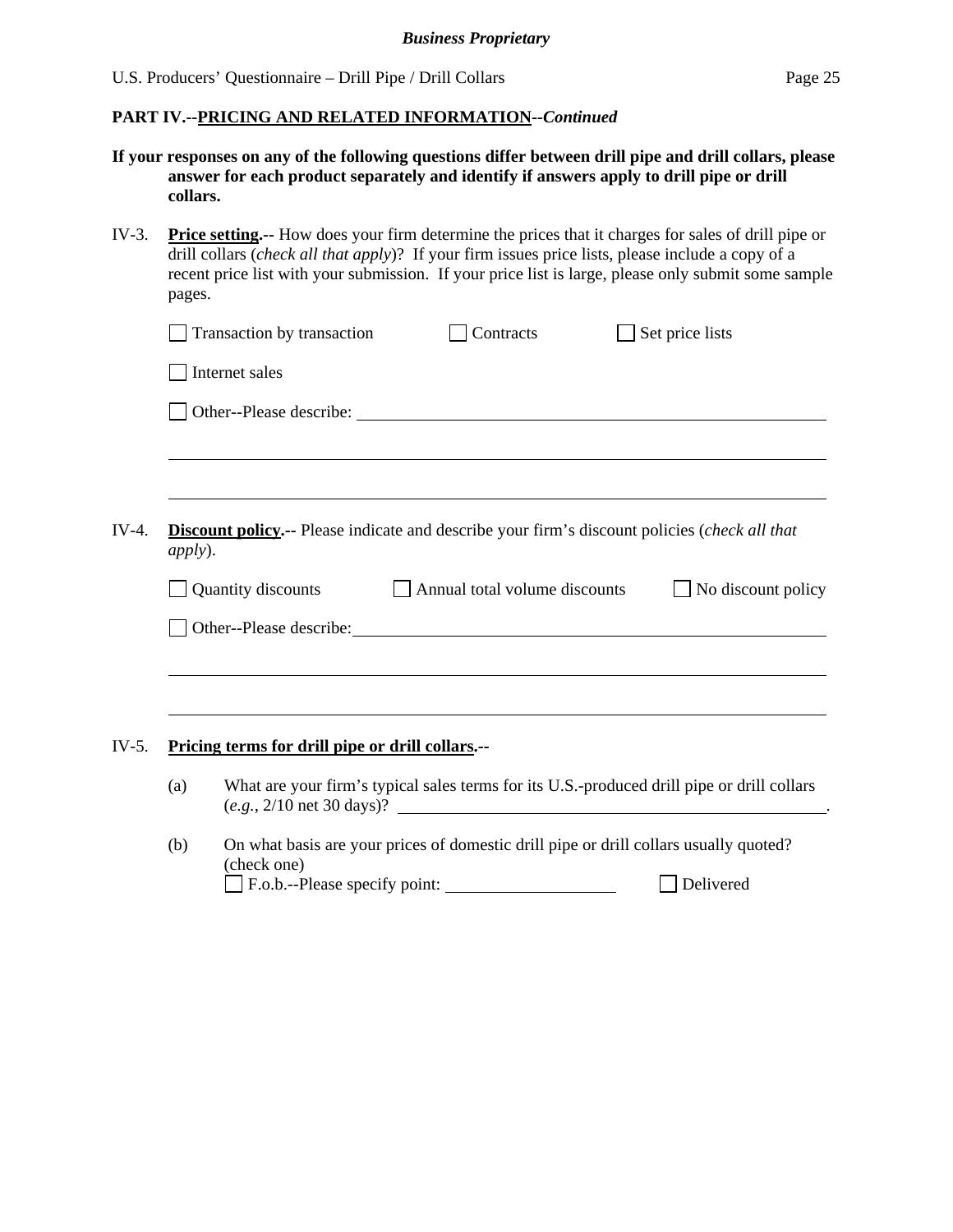### **PART IV.--PRICING AND RELATED INFORMATION***--Continued*

IV-6. **Contract versus spot.--**Approximately what share of your firm's sales of its U.S.-produced drill pipe or drill collars in 2008 were on a (1) long-term contract basis (multiple deliveries for more than 12 months), (2) short-term contract basis (multiple deliveries up to and including 12 months), and (3) spot sales basis (for a single delivery)?

#### Share of sales (percent)

|                      | Type of sale        |  | Drill pipe                                                                                                                                                                         | Drill collars         |
|----------------------|---------------------|--|------------------------------------------------------------------------------------------------------------------------------------------------------------------------------------|-----------------------|
|                      | Long-term contracts |  |                                                                                                                                                                                    |                       |
| Short-term contracts |                     |  |                                                                                                                                                                                    |                       |
| Spot sales           |                     |  |                                                                                                                                                                                    |                       |
| IV-7.                |                     |  | Long-term contact provisions.--If you sell on a long-term contract basis, please answer the<br>following questions with respect to provisions of a typical long-term contract.     |                       |
|                      | (a)                 |  | What is the average duration of a contract?                                                                                                                                        |                       |
|                      | (b)                 |  | Can prices be renegotiated during the contract period?                                                                                                                             | No<br>$ $ Yes         |
|                      | (c)                 |  | Does the contract fix quantity, price, or both? $\Box$ Quantity                                                                                                                    | Price<br><b>Both</b>  |
|                      | (d)                 |  | Does the contract have a meet-or-release provision?                                                                                                                                | Yes<br>N <sub>o</sub> |
| IV-8.                |                     |  | Short-term contract provisions.--If you sell on a short-term contract basis, please answer the<br>following questions with respect to provisions of a typical short-term contract. |                       |
|                      | (a)                 |  |                                                                                                                                                                                    |                       |
|                      | (b)                 |  | Can prices be renegotiated during the contract period?                                                                                                                             | $\mathbf{Yes}$<br>No  |
|                      | (c)                 |  | Does the contract fix quantity, price, or both? $\Box$ Quantity                                                                                                                    | Price<br><b>Both</b>  |
|                      | (d)                 |  | Does the contract have a meet-or-release provision?                                                                                                                                | Yes<br>N <sub>o</sub> |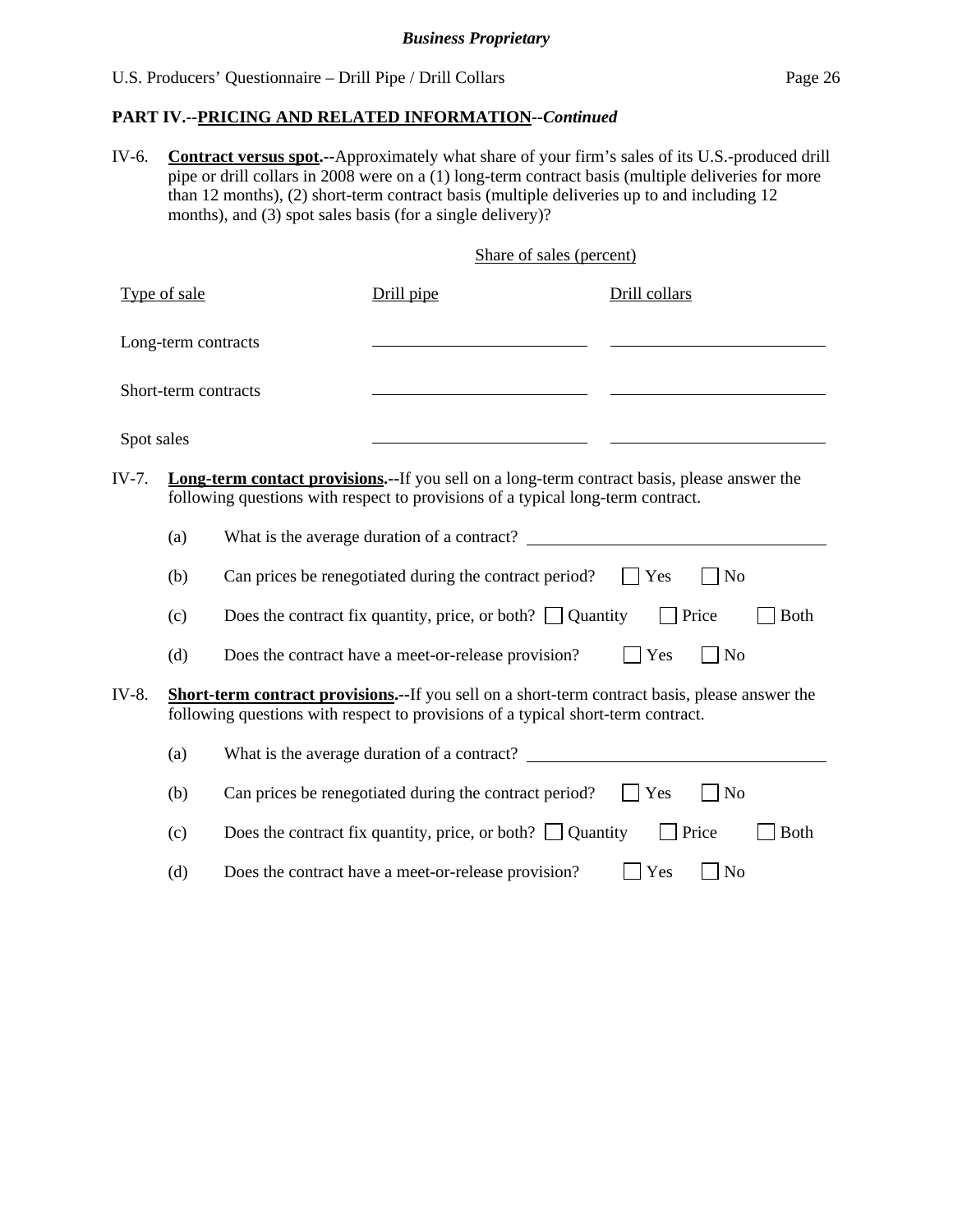### **PART IV.--PRICING AND RELATED INFORMATION***--Continued*

IV-9. **Lead times.--**What is your share of sales both from inventory and produced to order and what is the average lead time between a customer's order and the date of delivery for your firm's sales of your U.S.-produced drill pipe or drill collars?

|                   | Drill pipe      |           | Drill collars   |           |
|-------------------|-----------------|-----------|-----------------|-----------|
|                   | Share of sales, |           | Share of sales, |           |
| Source            | 2008            | Lead time | 2008            | Lead time |
| From inventory    |                 | days      |                 | days      |
| Produced to order |                 | days      |                 | days      |
| Total             | 100 %           |           | 100 %           |           |

### IV-10. **Shipping information.--**

- (a) What is the approximate percentage of the total delivered cost of drill pipe or drill collars that is accounted for by U.S. inland transportation costs? \_\_\_\_\_ percent.
- (b) Who generally arranges the transportation to your customers' locations? (check one)  $\Box$ Your firm or  $\Box$  purchaser
- (c) What proportion of your sales are delivered within 100 miles of your production facility? percent. Within 101 to 1,000 miles? percent. Over 1,000 miles? percent.

### IV-11. **Geographical shipments.--** What is the geographic market area in the United States served by your firm's shipments of drill pipe or drill collars? (check all that apply)

| Geographic area                                                                                                         |                   | $\sqrt{ }$ if applicable |
|-------------------------------------------------------------------------------------------------------------------------|-------------------|--------------------------|
|                                                                                                                         | <b>Drill Pipe</b> | <b>Drill Collars</b>     |
| <b>Northeast.</b> –CT, ME, MA, NH, NJ, NY, PA, RI, and VT.                                                              |                   |                          |
| Midwest.-IL, IN, IA, KS, MI, MN, MO, NE, ND, OH, SD, and WI.                                                            |                   |                          |
| <b>Southeast.-AL, DE, DC, FL, GA, KY, MD, MS, NC, SC, TN, VA,</b><br>and WV.                                            |                   |                          |
| Central Southwest.-AR, LA, OK, and TX.                                                                                  |                   |                          |
| <b>Mountains.</b> - AZ, CO, ID, MT, NV, NM, UT, and WY.                                                                 |                   |                          |
| <b>Pacific Coast.–CA, OR, and WA.</b>                                                                                   |                   |                          |
| <b>Other.</b> —All other markets in the United States not previously listed,<br>including AK, HI, PR, VI, among others. |                   |                          |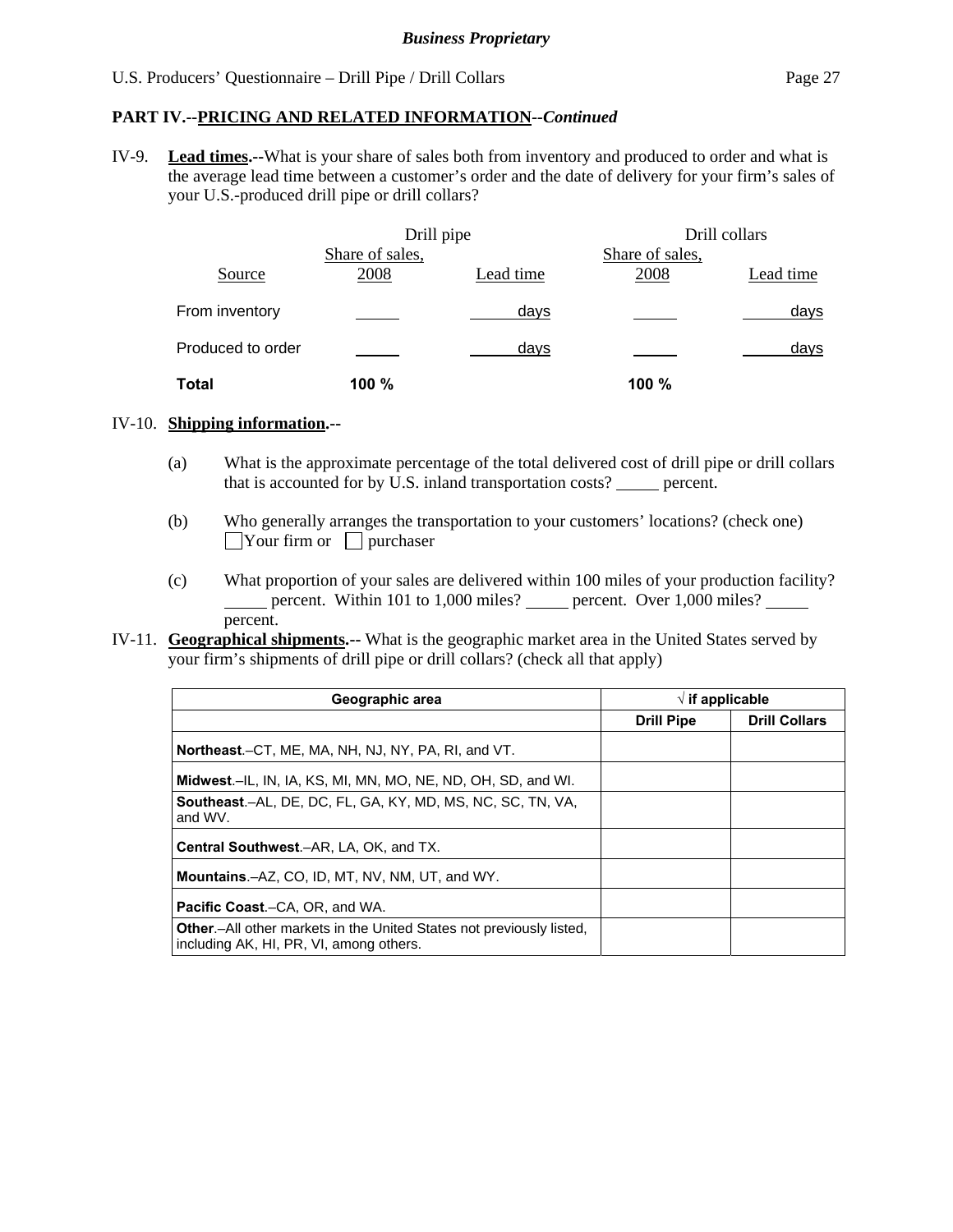### *Business Proprietary*

### U.S. Producers' Questionnaire – Drill Pipe / Drill Collars Page 28

# **PART IV.--PRICING AND RELATED INFORMATION***--Continued*

IV-12. **End uses.--**Describe the end uses of the drill pipe or drill collars that you manufacture. For each end-use product, what percentage of the total cost is accounted for by drill pipe or drill collars?

| End use (drill pipe)    | Share of total cost (percent) |
|-------------------------|-------------------------------|
|                         |                               |
|                         |                               |
|                         |                               |
|                         |                               |
|                         |                               |
| End use (drill collars) | Share of total cost (percent) |
|                         |                               |
|                         |                               |
|                         |                               |
|                         |                               |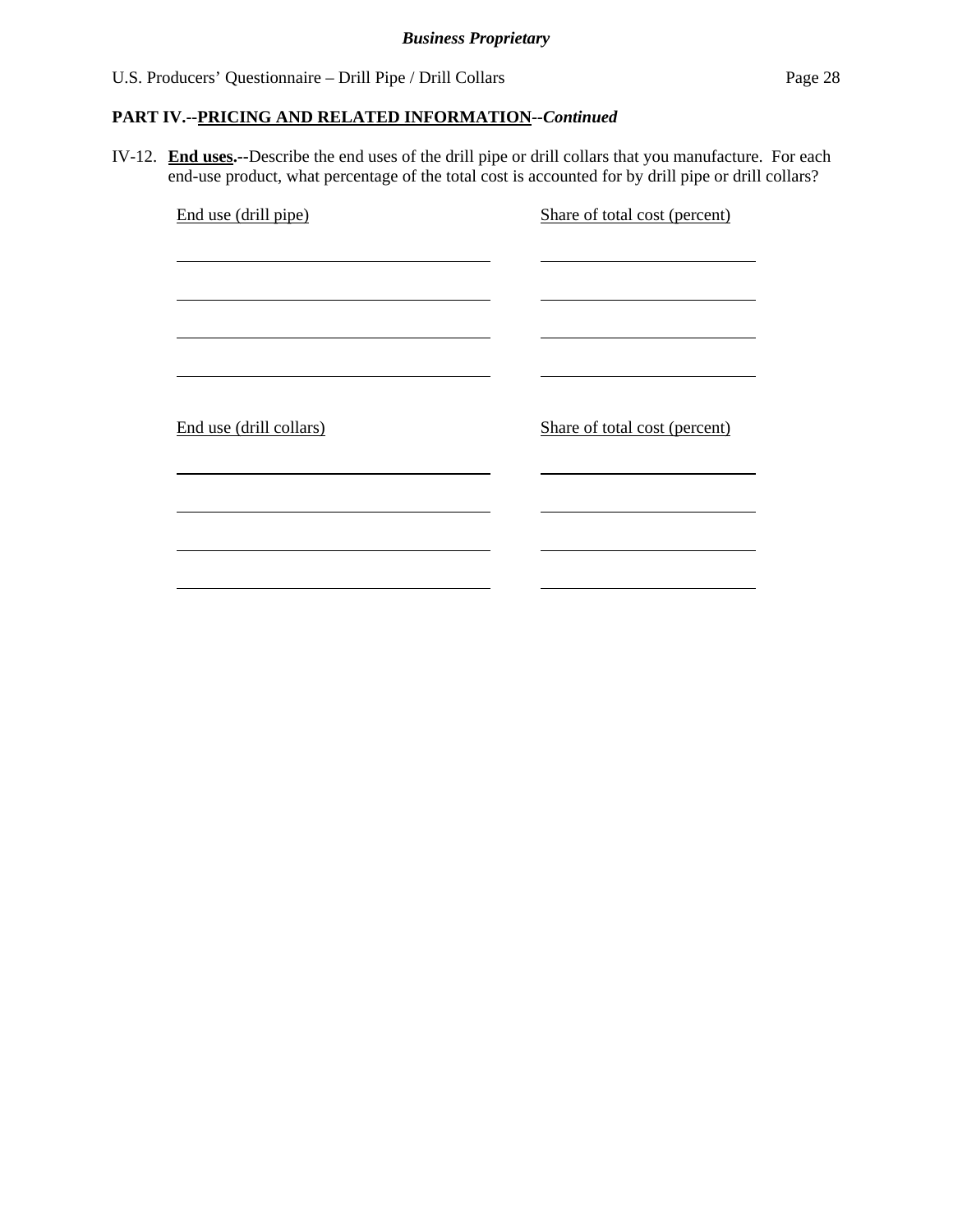IV-13. **Substitutes.--**Please list in order of importance any products that may be substituted for drill pipe or drill collars. For each possible substitute product, please describe the degree of substitutability and indicate whether changes in the price of the substitute affect the price for drill pipe or drill collars, and to what degree, the length of any time lag of such an effect.

| <b>Substitute</b><br>(drill pipe)    | <b>Application</b> | Have changes in the prices of this<br>substitute affected the price for drill pipe?       |
|--------------------------------------|--------------------|-------------------------------------------------------------------------------------------|
| 1.                                   |                    | $\Box$ No<br>Yes--Please explain.                                                         |
|                                      |                    |                                                                                           |
| 2.                                   |                    | No<br>Yes--Please explain.                                                                |
|                                      |                    |                                                                                           |
| 3.                                   |                    | N <sub>o</sub><br>Yes--Please explain.                                                    |
|                                      |                    |                                                                                           |
|                                      |                    |                                                                                           |
| <b>Substitute</b><br>(drill collars) | <b>Application</b> | Have changes in the prices of this<br>substitute affected the price for drill<br>collars? |
| 1.                                   |                    | N <sub>o</sub><br>Yes--Please explain.                                                    |
|                                      |                    |                                                                                           |
| 2.                                   |                    | N <sub>o</sub><br>Yes--Please explain.                                                    |
|                                      |                    |                                                                                           |
| 3.                                   |                    | N <sub>o</sub><br>Yes--Please explain.                                                    |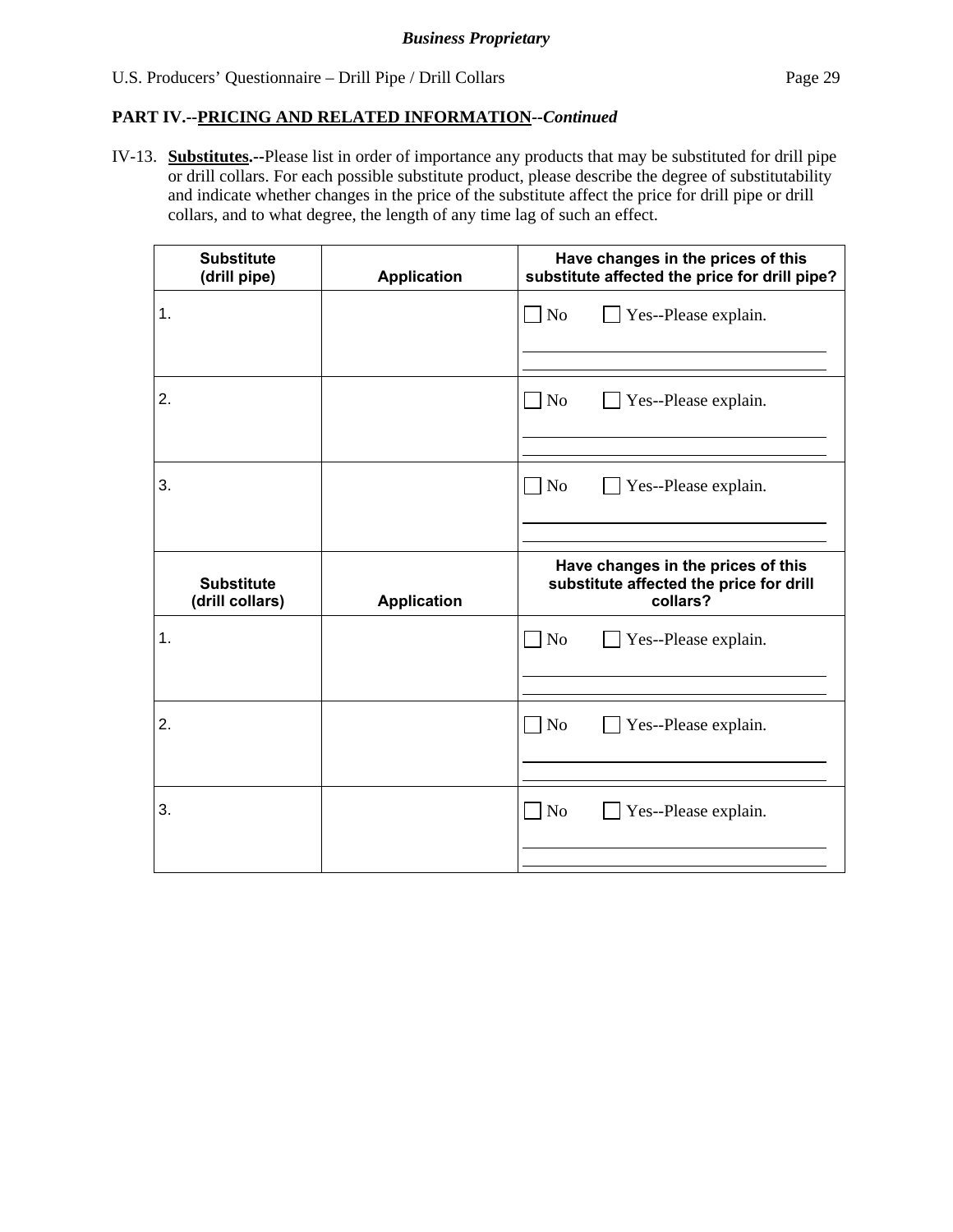# IV-14. **Demand trends.--**

|           | How has the demand within the United States for <b>drill pipe</b> changed since January 1,<br>2006? What principal factors affect changes in demand?             |           |            |
|-----------|------------------------------------------------------------------------------------------------------------------------------------------------------------------|-----------|------------|
| Increased | No Change                                                                                                                                                        | Decreased | Fluctuated |
|           | How has the demand outside the United States (if known) for <b>drill pipe</b> changed since<br>January 1, 2006? What principal factors affect changes in demand? |           |            |
| Increased | No Change                                                                                                                                                        | Decreased | Fluctuated |
|           | How has the demand within the United States for <b>drill collars</b> changed since January 1,<br>2006? What principal factors affect changes in demand?          |           |            |
| Increased | No Change                                                                                                                                                        | Decreased |            |
|           | How has the demand outside the United States (if known) for <b>drill collars</b> changed since                                                                   |           |            |
|           | January 1, 2006? What principal factors affect changes in demand?                                                                                                |           | Fluctuated |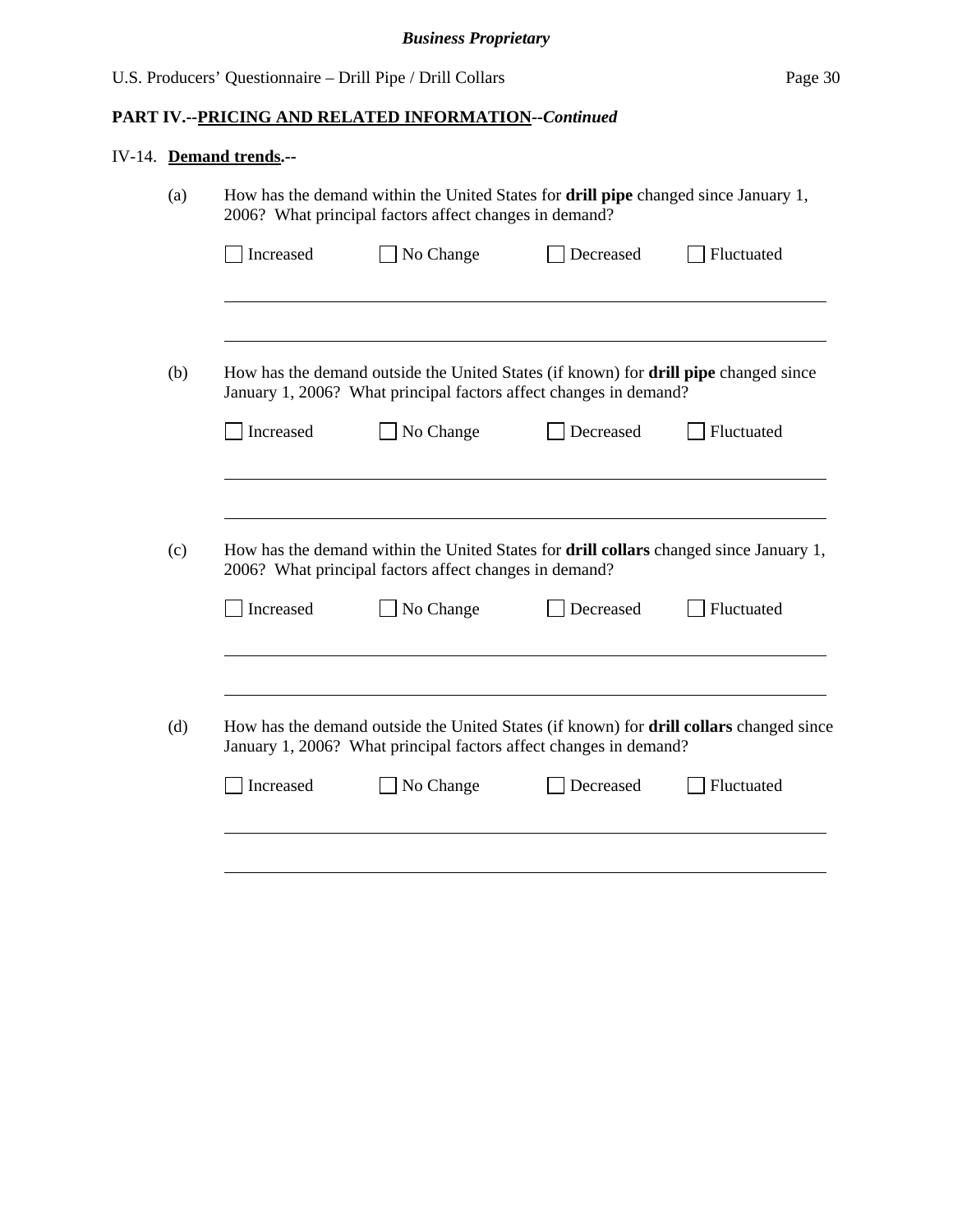# *Business Proprietary*

# U.S. Producers' Questionnaire – Drill Pipe / Drill Collars Page 31

# **PART IV.--PRICING AND RELATED INFORMATION***--Continued*

|        | IV-15. Product changes.--Have there been any significant changes in the product range, product mix, or<br>marketing (including sales over the internet) of drill pipe or drill collars since January 1, 2006?                                                                         |  |  |
|--------|---------------------------------------------------------------------------------------------------------------------------------------------------------------------------------------------------------------------------------------------------------------------------------------|--|--|
|        | $\Box$ No<br>Yes--Please describe and quantify if possible.                                                                                                                                                                                                                           |  |  |
|        |                                                                                                                                                                                                                                                                                       |  |  |
|        | IV-16. Business cycles.--                                                                                                                                                                                                                                                             |  |  |
|        | (a) Is the drill pipe or drill collars market subject to business cycles or conditions of competition<br>(including seasonal business) distinctive to drill pipe or drill collars?                                                                                                    |  |  |
|        | $\sqrt{\phantom{a}}$ No (skip to question IV-17.)<br>Yes-- Please describe below and then answer part (b).                                                                                                                                                                            |  |  |
|        |                                                                                                                                                                                                                                                                                       |  |  |
|        |                                                                                                                                                                                                                                                                                       |  |  |
|        | (b) If yes, have there been any changes in the business cycles or conditions of competition for<br>drill pipe or drill collars since January 1, 2006?                                                                                                                                 |  |  |
|        | $\log$<br>Yes-- Please describe.                                                                                                                                                                                                                                                      |  |  |
|        |                                                                                                                                                                                                                                                                                       |  |  |
| IV-17. | <b>Supply constraints.</b> --Has your firm refused, declined, or been unable to supply drill pipe or drill                                                                                                                                                                            |  |  |
|        | collars since January 1, 2006 (examples include placing customers on allocation or "controlled<br>order entry," declining to accept new customers or renew existing customers, delivering less than<br>the quantity promised, been unable to meet timely shipment commitments, etc.)? |  |  |
|        | Yes-- Please describe.<br>$\exists$ No                                                                                                                                                                                                                                                |  |  |
|        |                                                                                                                                                                                                                                                                                       |  |  |
|        |                                                                                                                                                                                                                                                                                       |  |  |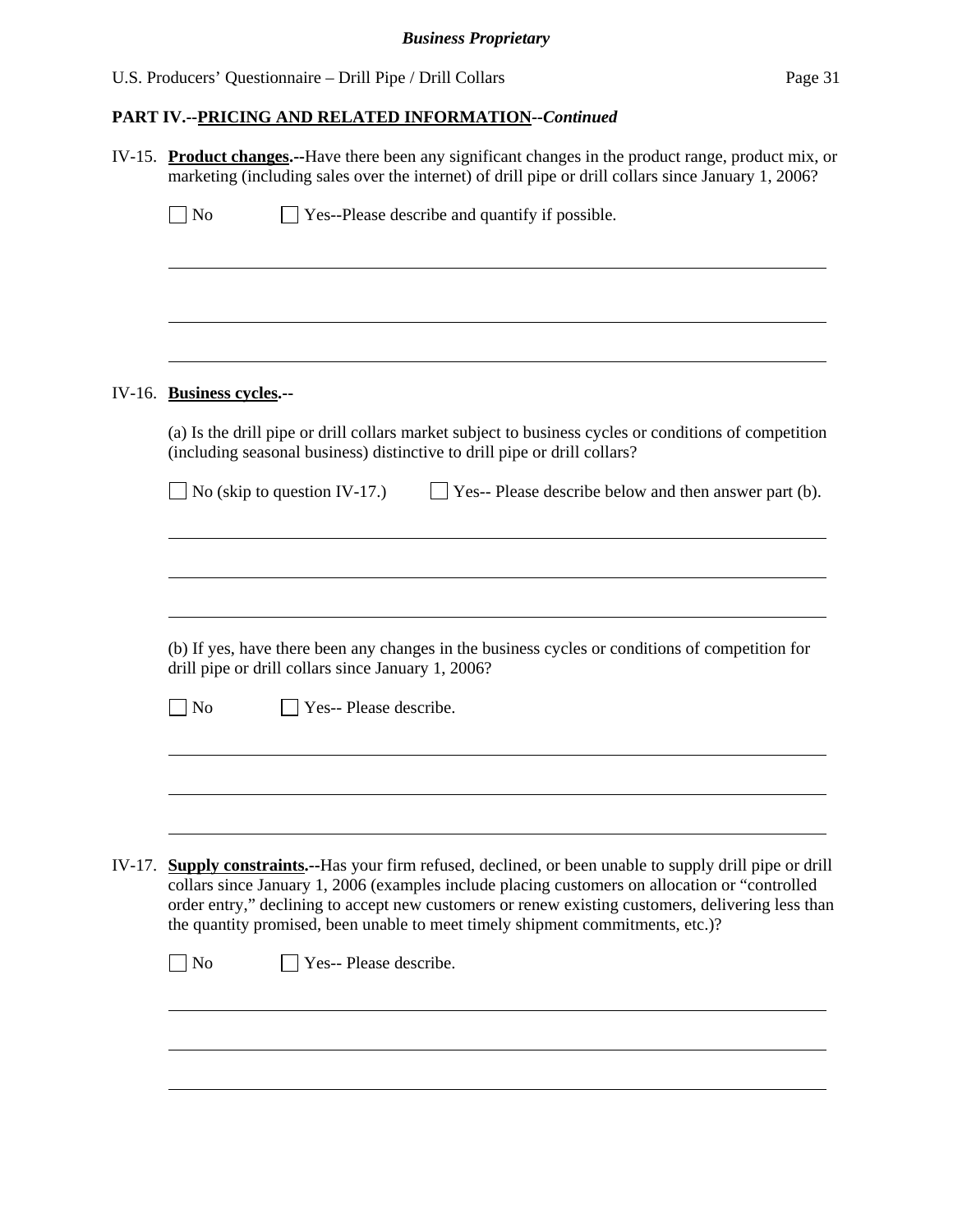l

### **PART IV.--PRICING AND RELATED INFORMATION***--Continued*

IV-18. **Raw materials.--**Please describe any trends in the prices of raw materials used to produce drill pipe or drill collars and whether your firm expects these trends to continue.

IV-19. **Interchangeability.--**Are drill pipe or drill collars produced in the United States and in other countries interchangeable (*i.e.*, can they physically be used in the same applications)? Please indicate below, using "A" to indicate that the products from a specified country-pair are *always* interchangeable, "F" to indicate that the products are *frequently* interchangeable, "S" to indicate that the products are *sometimes* interchangeable, "N" to indicate that the products are *never* interchangeable, and "0" to indicate *no familiarity* with products from a specified country-pair.<sup>1</sup>

| <b>Product</b>       | Country-pair                                                                                                                                                                           | China | <b>Other countries</b> |  |  |  |
|----------------------|----------------------------------------------------------------------------------------------------------------------------------------------------------------------------------------|-------|------------------------|--|--|--|
|                      | <b>United States</b>                                                                                                                                                                   |       |                        |  |  |  |
| <b>Drill pipe</b>    | China                                                                                                                                                                                  |       |                        |  |  |  |
| <b>Drill collars</b> | <b>United States</b>                                                                                                                                                                   |       |                        |  |  |  |
|                      | China                                                                                                                                                                                  |       |                        |  |  |  |
|                      | $1$ For any country-pair producing drill pipe or drill collars which are sometimes or never<br>interchangeable, please explain the factors that limit or preclude interchangeable use: |       |                        |  |  |  |
|                      |                                                                                                                                                                                        |       |                        |  |  |  |
|                      |                                                                                                                                                                                        |       |                        |  |  |  |
|                      |                                                                                                                                                                                        |       |                        |  |  |  |
|                      |                                                                                                                                                                                        |       |                        |  |  |  |
|                      |                                                                                                                                                                                        |       |                        |  |  |  |
|                      |                                                                                                                                                                                        |       |                        |  |  |  |
|                      |                                                                                                                                                                                        |       |                        |  |  |  |
|                      |                                                                                                                                                                                        |       |                        |  |  |  |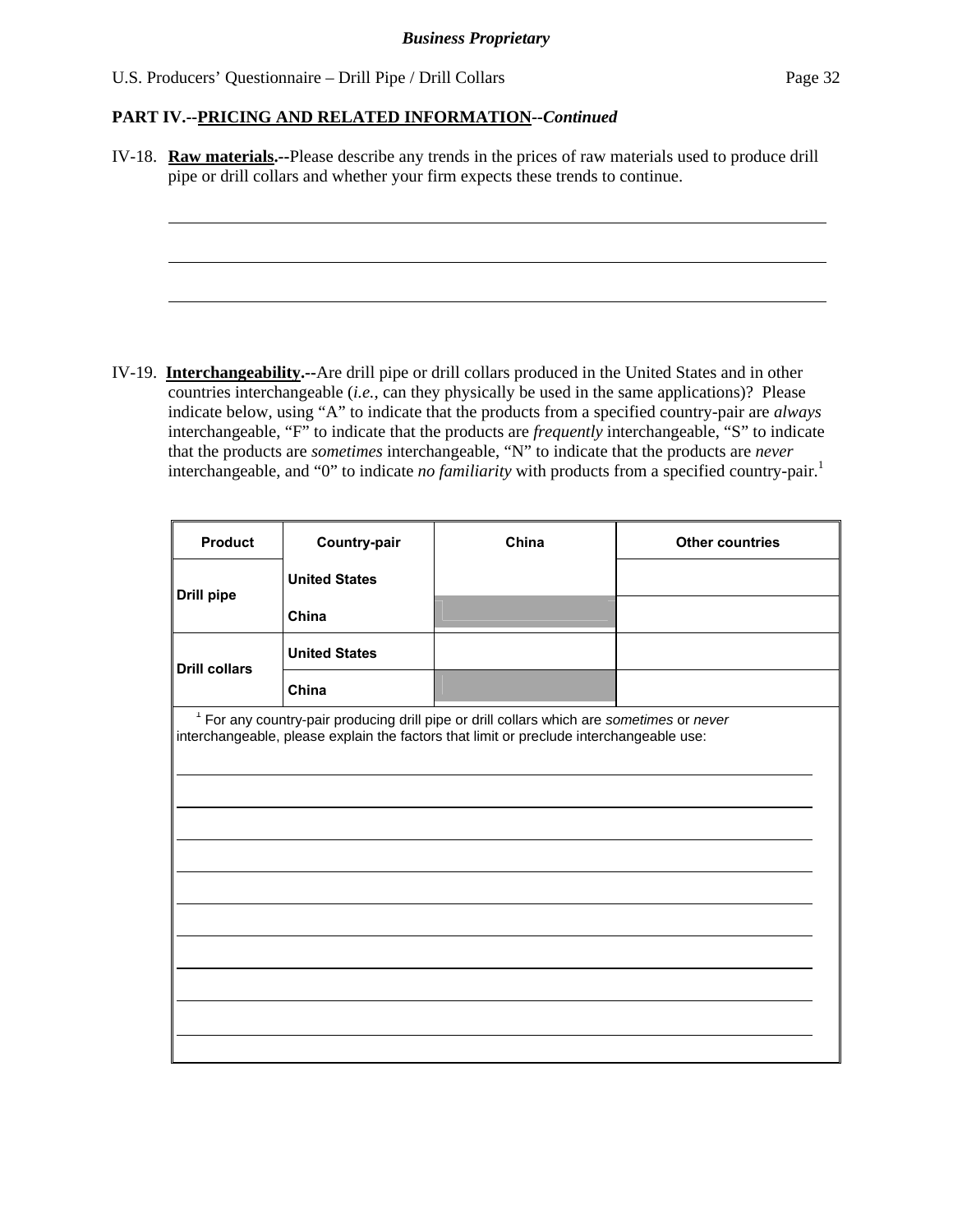IV-20. **Factors other than price.--**Are differences other than price (*i.e.*, quality, availability, transportation network, product range, technical support, *etc.*) between drill pipe or drill collars produced in the United States and in other countries a significant factor in your firm's sales of the products? Please indicate below, using "A" to indicate that such differences are *always* significant, "F" to indicate that such differences are *frequently* significant, "S" to indicate that such differences are *sometimes* significant, "N" to indicate that such differences are *never* significant, and "0" to indicate *no familiarity* with products from a specified country-pair.<sup>1</sup>

| <b>Product</b>       | Country-pair                            | China                                                                                                    | <b>Other countries</b>                                                                                       |
|----------------------|-----------------------------------------|----------------------------------------------------------------------------------------------------------|--------------------------------------------------------------------------------------------------------------|
| <b>Drill pipe</b>    | <b>United States</b>                    |                                                                                                          |                                                                                                              |
|                      | China                                   |                                                                                                          |                                                                                                              |
| <b>Drill collars</b> | <b>United States</b>                    |                                                                                                          |                                                                                                              |
|                      | China                                   |                                                                                                          |                                                                                                              |
|                      | disadvantages imparted by such factors: | your firm's sales of drill pipe or drill collars, identify the country-pair and report the advantages or | $1$ For any country-pair for which factors other than price always or frequently are a significant factor in |
|                      |                                         |                                                                                                          |                                                                                                              |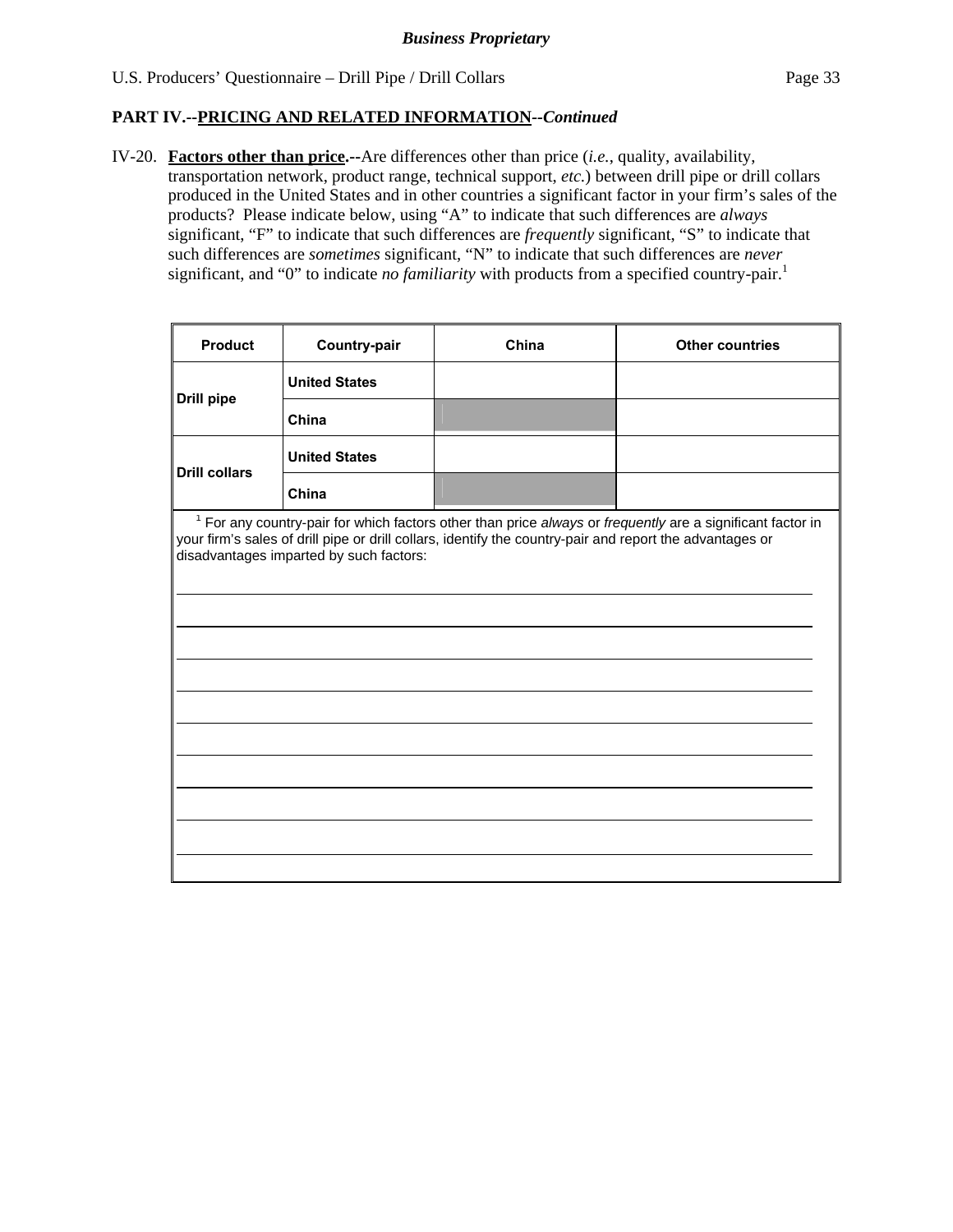IV-21a. **Customer Identification / drill pipe**--Please identify below the names and addresses of your firm's 5 largest customers for **drill pipe** since 2006. Please also provide the name and telephone number of a contact person and the share of the quantity of your firm's total shipments of **drill pipe** that each of these customers accounted for in 2008.

| No.                     | <b>Customer's name</b> | Street address (not P.O.<br>box), city, state, and zip<br>code | <b>Contact person</b> | Area<br>code and<br>telephone<br>number | Share of<br>2008<br>sales<br>$(\%)$ |
|-------------------------|------------------------|----------------------------------------------------------------|-----------------------|-----------------------------------------|-------------------------------------|
| 1                       |                        |                                                                |                       |                                         |                                     |
| $\mathbf{2}$            |                        |                                                                |                       |                                         |                                     |
| 3                       |                        |                                                                |                       |                                         |                                     |
| $\overline{\mathbf{4}}$ |                        |                                                                |                       |                                         |                                     |
| 5                       |                        |                                                                |                       |                                         |                                     |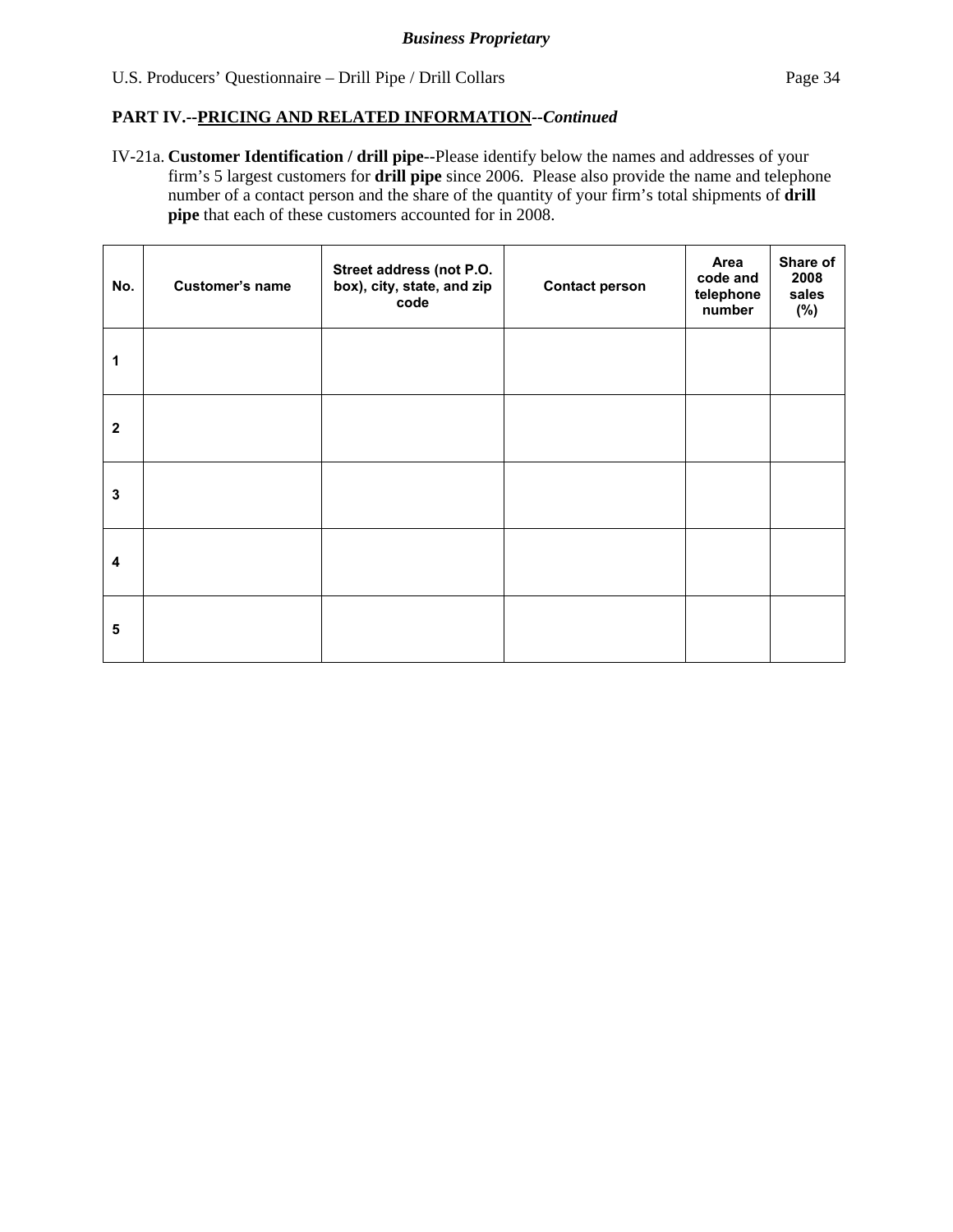IV-21b. **Customer Identification / drill collars**--Please identify below the names and addresses of your firm's 5 largest customers for **drill collars** during 2006-2008. Please also provide the name and telephone number of a contact person and the share of the quantity of your firm's total shipments of **drill collars** that each of these customers accounted for in 2008.

| No.                     | <b>Customer's name</b> | Street address (not P.O.<br>box), city, state, and zip<br>code | <b>Contact person</b> | Area<br>code and<br>telephone<br>number | Share of<br>2008<br>sales<br>$(\%)$ |
|-------------------------|------------------------|----------------------------------------------------------------|-----------------------|-----------------------------------------|-------------------------------------|
| 1                       |                        |                                                                |                       |                                         |                                     |
| $\mathbf{2}$            |                        |                                                                |                       |                                         |                                     |
| 3                       |                        |                                                                |                       |                                         |                                     |
| $\overline{\mathbf{4}}$ |                        |                                                                |                       |                                         |                                     |
| 5                       |                        |                                                                |                       |                                         |                                     |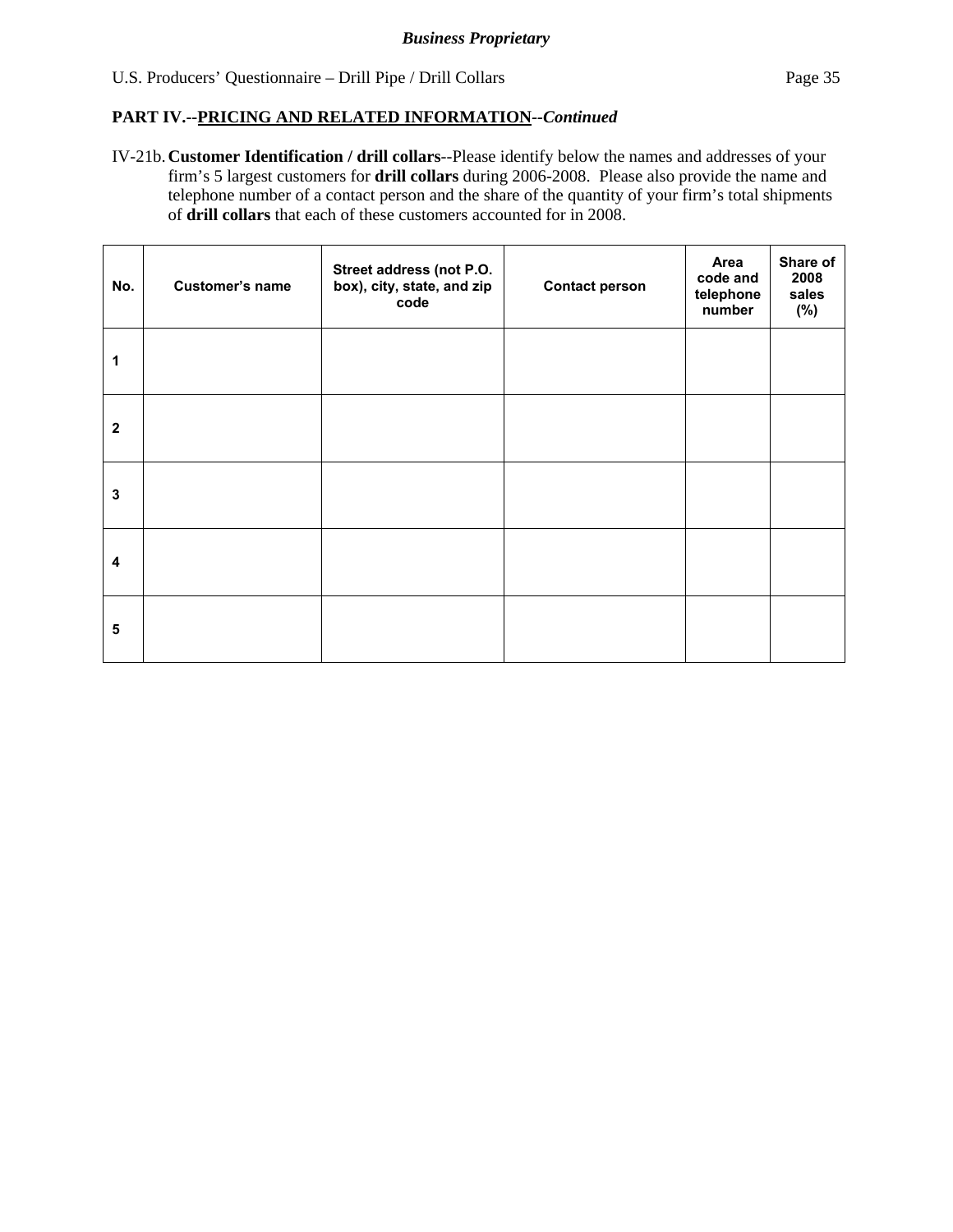### IV-22. **COMPETITION FROM IMPORTS--LOST REVENUES**.--**THIS SECTION IS TO BE**

**COMPLETED ONLY BY NON-PETITIONERS.** (Note: petitioners may provide allegations involving quotes made AFTER the filing of the petition.)

Since January 1, 2006: To avoid losing sales to competitors selling drill pipe or drill collars from China, did your firm:

| Reduce prices                       | $\Box$ No | $\Box$ Yes |
|-------------------------------------|-----------|------------|
| Roll back announced price increases | $\Box$ No | $\Box$ Yes |

If yes, please furnish as much of the following information as possible for each affected transaction. Document such allegations of lost revenues whenever possible (documentation could include copies of invoices, sales reports, or letters from customers). Please note that the Commission may contact the firms named to verify the allegations reported.

Customer name, contact person, phone and fax numbers Specific product(s) involved Date of your initial price quotation Quantity involved Your initial *rejected* price quotation (total delivered value) Your *accepted* price quotation (total delivered value) The country of origin of the competing imported product The competing price quotation of the imported product (total delivered value)

| Customer name,<br>contact person,<br>phone and fax<br>numbers | <b>Product</b> | Date of<br>quote | Quantity<br>(short tons) | Initial<br>rejected U.S.<br>price (total<br>value--<br>dollars) | <b>Accepted</b><br>U.S. price<br>(total value--<br>dollars) | <b>Country of</b><br>origin | Competing<br>import price<br>(total<br>value-<br>dollars) |
|---------------------------------------------------------------|----------------|------------------|--------------------------|-----------------------------------------------------------------|-------------------------------------------------------------|-----------------------------|-----------------------------------------------------------|
|                                                               |                |                  |                          |                                                                 |                                                             |                             |                                                           |
|                                                               |                |                  |                          |                                                                 |                                                             |                             |                                                           |
|                                                               |                |                  |                          |                                                                 |                                                             |                             |                                                           |
|                                                               |                |                  |                          |                                                                 |                                                             |                             |                                                           |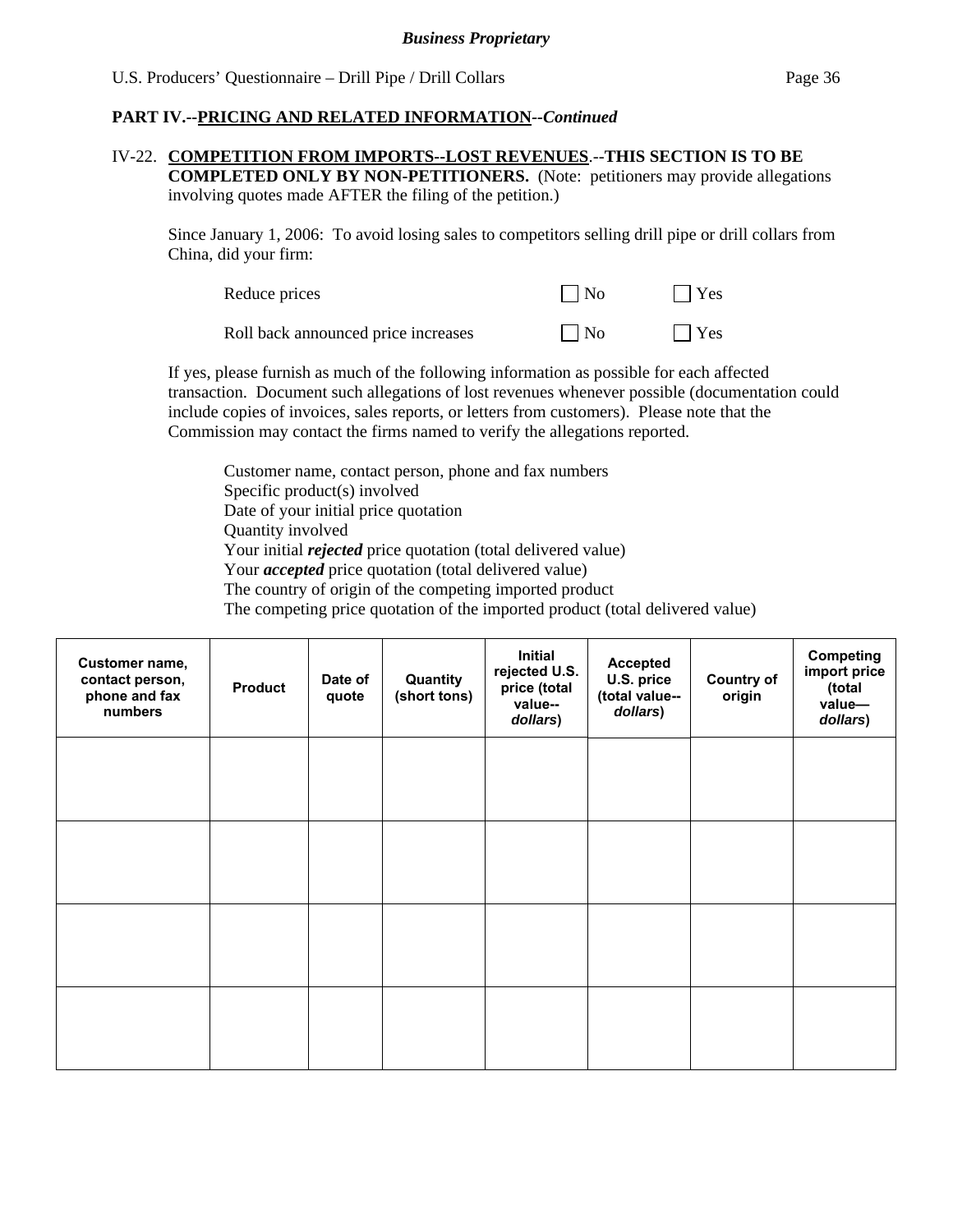#### IV-23. **COMPETITION FROM IMPORTS--LOST SALES**.--**THIS SECTION IS TO BE**

**COMPLETED ONLY BY NON-PETITIONERS.** (Note: petitioners may provide allegations involving quotes made AFTER the filing of the petition.)

Since January 1, 2006: Did your firm lose sales of drill pipe or drill collars to imports of these products from China?

| $\Box$ No |  |
|-----------|--|
|-----------|--|

 $\Box$  Yes

If yes, please furnish as much of the following information as possible for each affected transaction. Document such allegations of lost sales whenever possible (documentation could include copies of invoices, sales reports, or letters from customers). Please note that the Commission may contact the firms named to verify the allegations reported.

Customer name, contact person, phone and fax numbers Specific product(s) involved Date of your price quotation Quantity involved Your rejected price quotation (total delivered value) The country of origin of the competing imported product The accepted price quotation of the imported product (total delivered value)

| Customer name,<br>contact person,<br>phone and fax<br>numbers | <b>Product</b> | Date of<br>quote | Quantity<br>(short tons) | Rejected<br>U.S. price<br>(total value--<br>dollars) | <b>Country of</b><br>origin | Competing<br>import price<br>(total<br>value-<br>dollars) |
|---------------------------------------------------------------|----------------|------------------|--------------------------|------------------------------------------------------|-----------------------------|-----------------------------------------------------------|
|                                                               |                |                  |                          |                                                      |                             |                                                           |
|                                                               |                |                  |                          |                                                      |                             |                                                           |
|                                                               |                |                  |                          |                                                      |                             |                                                           |
|                                                               |                |                  |                          |                                                      |                             |                                                           |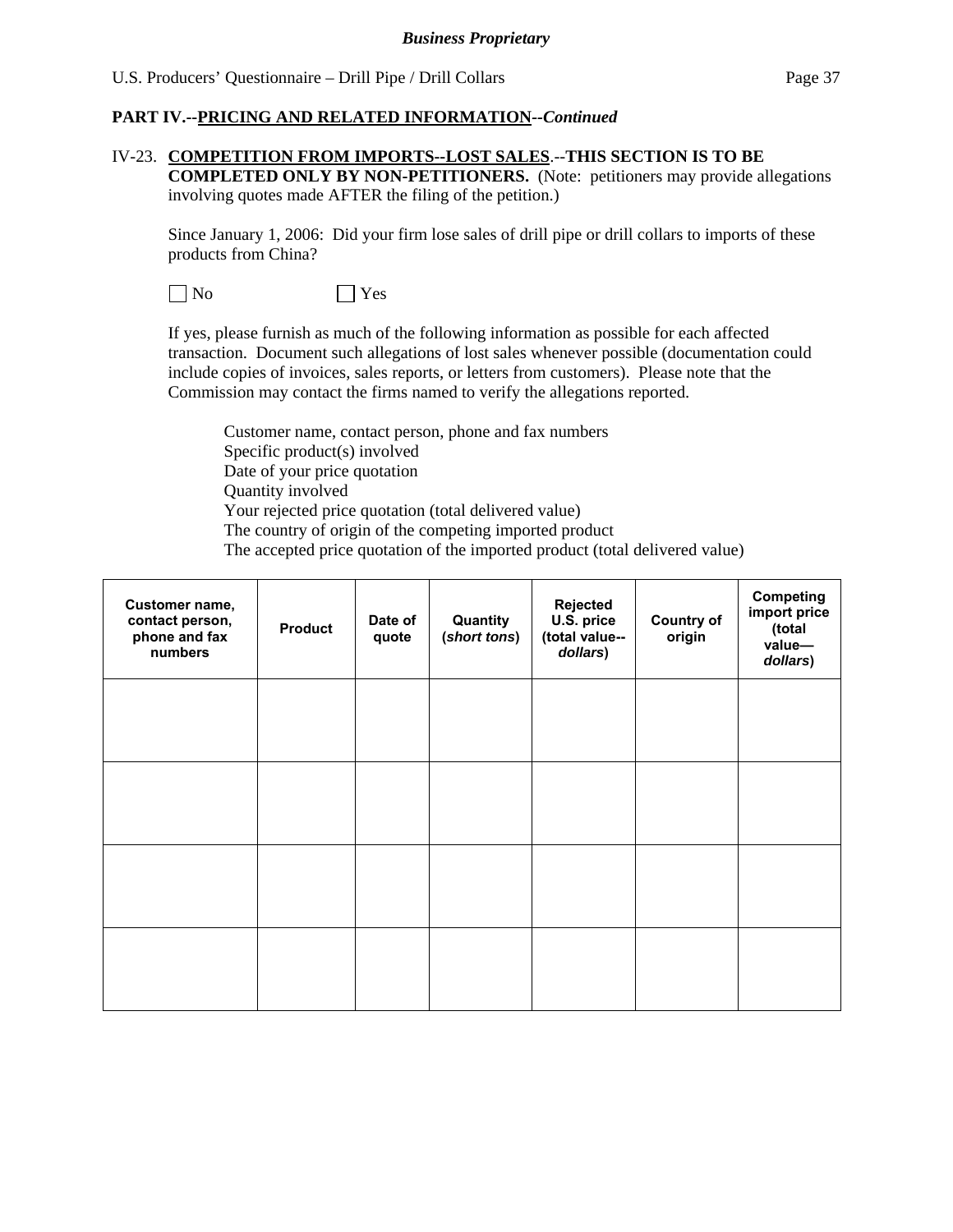# **PART V.--DRILL PIPE AND DRILL COLLARS – SUPPLEMENTAL INFORMATION**

Further information on this part of the questionnaire can be obtained from Angela Newell (202-708-5409, angela.newell@usitc.gov). **Supply all data requested on a calendar-year basis**.

V-1. **Contact information (trade)**.--Who should be contacted regarding the requested trade and related information?

Company contact:

Name and title

 $($ 

Phone number E-mail address

- V-2. **COMPARABILITY OF DRILL PIPE AND DRILL COLLARS**.—Since January 1, 2006, has your firm produced drill pipe or drill collars?
	- No  $\Box$  Yes--Please describe the differences and similarities between drill collars and drill pipe with respect to the following factors: **(a) characteristics and uses** – describe the differences and similarities in the physical characteristics and end uses; **(b) interchangeability**—discuss the interchangeability in end use of the two products; **(c) manufacturing processes**—describe the two processes and include a discussion of the interchangeability of production inputs, machinery and equipment, and skilled labor; **(d) channels of distribution**—describe the specific end use/customer requirements and channels of distribution/market situation in which the products are sold; **(e) customer and producer perceptions**—describe any perceived differences in the two products (e.g., sales/marketing practices); and **(f) price**—provide a discussion and specific examples of prices for the two products. Use additional pages as necessary.

**a) Characteristics and uses:** 

 $\overline{a}$ 

 $\overline{a}$ 

**b) Interchangeability:**